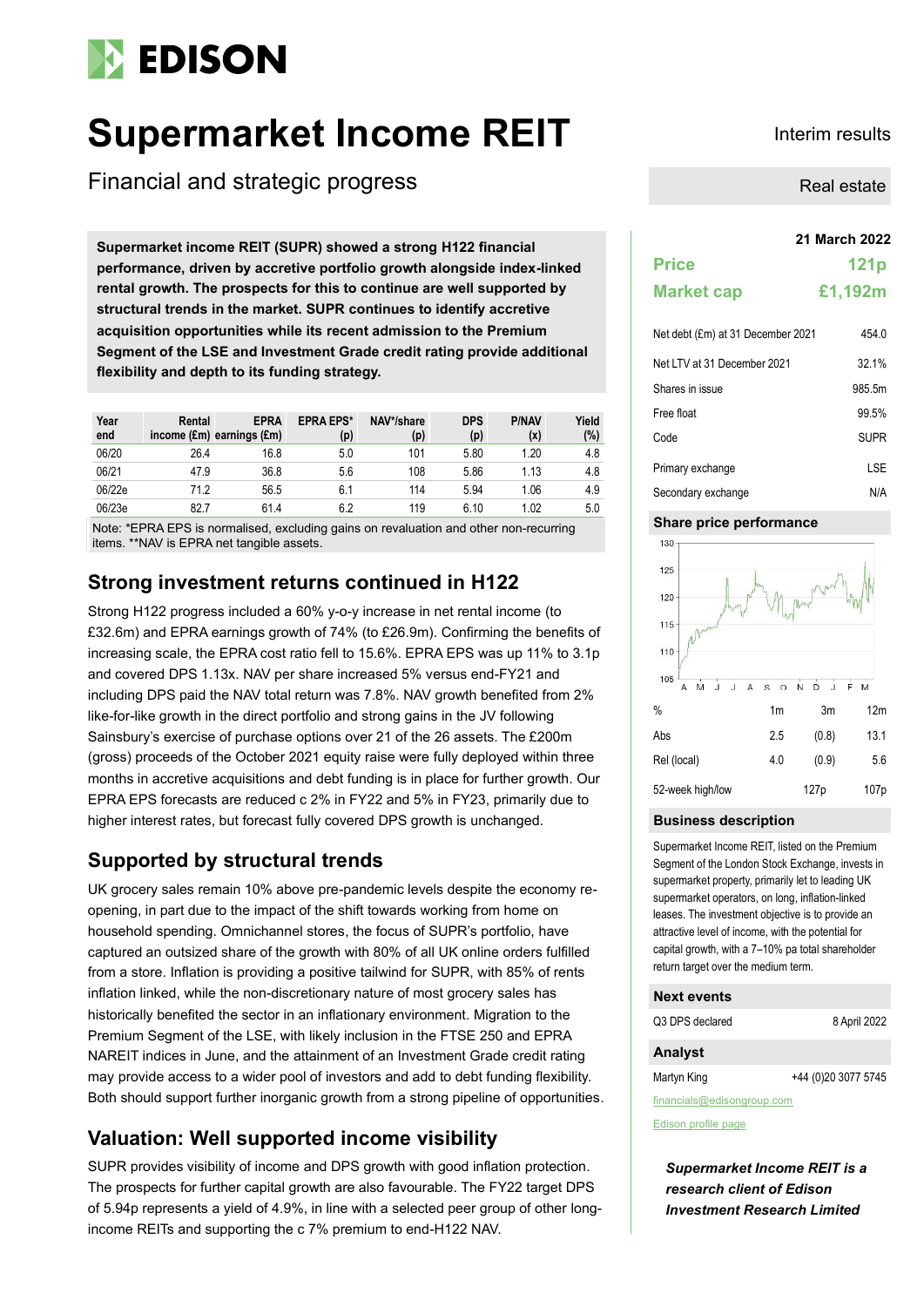

# **Visible income and growth potential**

Supermarket Income REIT (SUPR), now listed on the Premium Segment of the London Stock Exchange (having initially listed on the specialist fund segment), invests in a diversified portfolio of supermarket property, let to leading UK supermarket operators on primarily long, RPI-linked leases. The investment objective is to provide an attractive level of income, with the potential for capital growth and a 7–10% pa total shareholder return target over the medium term. Since listing in July 2017, SUPR has paid increasing dividends and has generated consistently positive returns in line with its targets.

Supermarket property has a long record of positive total returns. These have been underpinned by stable income, reflecting typically long lease commitments, a strong occupier covenant, and the non-cyclical nature of grocery retailing. SUPR predominantly targets omnichannel stores that operate both as physical supermarkets and as online fulfilment centres, in strong locations, with asset management potential. The company firmly believes that omnichannel stores represent the future model of grocery in the UK, being able to benefit from the expected continued growth of grocery sales, the increasing popularity of online purchasing and the key role that such assets play in the online business strategies of the tenant operators.

# **Advised by Atrato Capital**

The company has an independent board of non-executive directors and has appointed Atrato Capital as investment adviser. The Atrato management team brings a very high level of experience and knowledge of the UK real estate sector, having advised on, structured and executed more than £5.0bn of supermarket transactions (including more than £1.5bn for SUPR) over the past decade. In March 2019, Justin King joined Atrato as a senior adviser. He is widely recognised as one of the UK's most successful grocery sector leaders, with a wealth of experience in the grocery sector and a deep understanding of grocery property strategy. He served as chief executive of J Sainsbury for 10 years until 2014, and before that was part of the leadership team at Marks & Spencer and previously held senior roles at Asda. Biographies for key members of the Atrato team can be found at the back of this report. Investment advisor fees are calculated according to a tiered structure, allowing shareholders to benefit more fully from portfolio growth and compare favourably in a sector context. 25% of the investment advisory fee is paid in shares and there is no performance fee. A revised investment advisory agreement in July 2021, ahead of the expiry in July 2022 of the initial agreement in place since IPO, extended the notice period to a rolling two-year term and introduced a new lower fee tier when NAV exceeds £2.0bn.

#### **Exhibit 1: Investment adviser fees on NAV (less uninvested cash)**

| Up to £500m                    | 0.95% |
|--------------------------------|-------|
| £500m-1.0bn                    | 0.75% |
| £1.0bn–1.5bn                   | 0.65% |
| £1.5bn-2.0bn                   | 0.45% |
| Above £2.0bn                   | 0.40% |
| Course Cunsumarket Income DEIT |       |

Source: Supermarket Income REIT

# **Strong near-term returns with a positive outlook**

The H122 results showed a strong financial performance, boosted by accretive acquisitions, rental growth and revaluation gains. The prospects for a continuation of these trends are favourable. SUPR identifies three key structural factors that currently underpin this positive outlook, namely: the trend to working from home, which continues to favour grocery spending at the expense of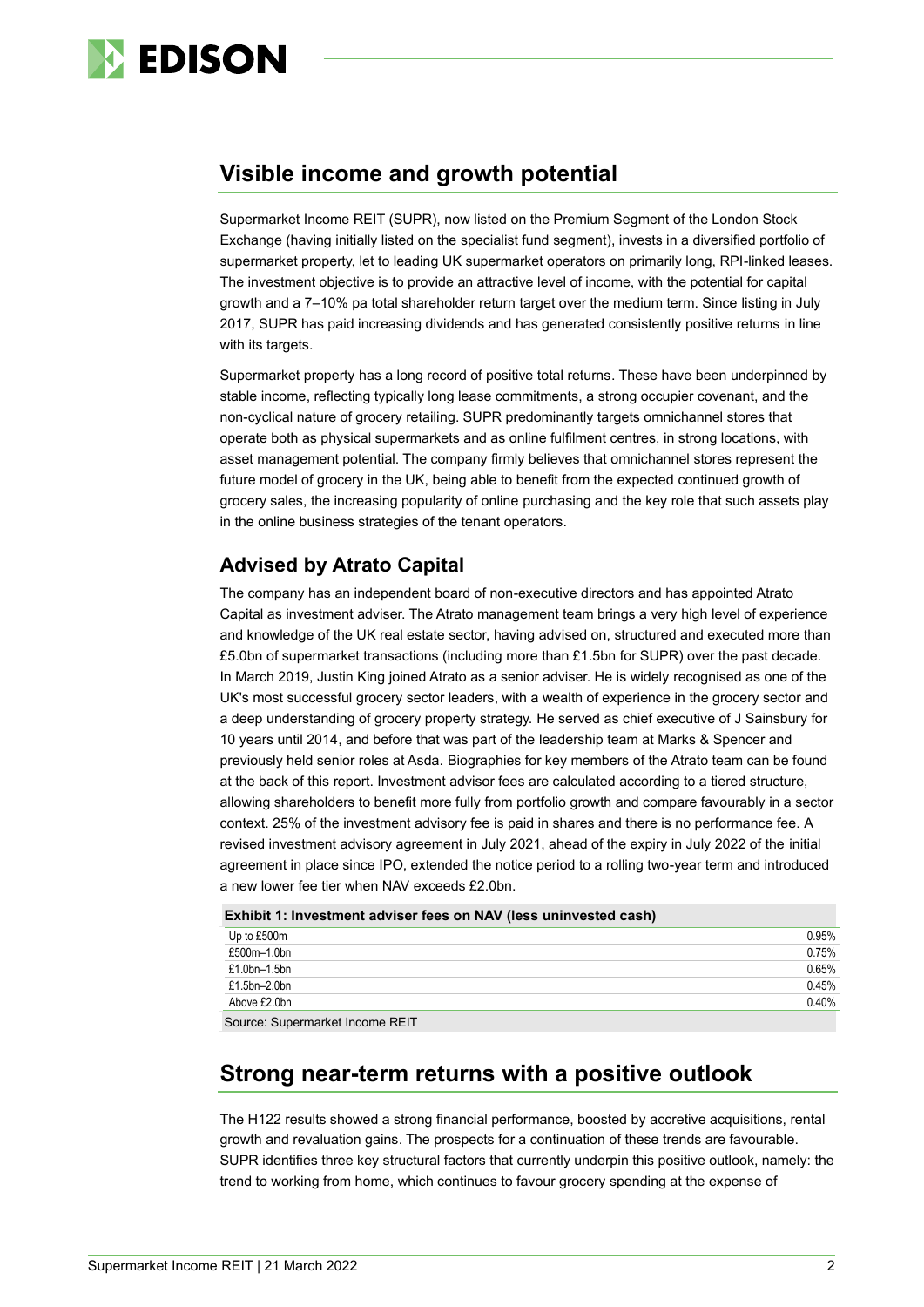

restaurants and bars; positive inflationary tailwinds that drive rental growth and support the performance of operators; and digital transformation, increasing the market share of the omnichannel stores on which SUPR is focused. We explore each of these below. Income visibility and security continues generate strong investor demand for supermarket properties, driving up asset prices and SUPR's NAV, but is compressing acquisition yields. We nevertheless expect the strong asset sourcing capabilities of the investment adviser in combination with its sector expertise and intelligence to support continuing accretive acquisition led growth. The proceeds of October's £200m (gross) equity raise were deployed within three months and, including subsequent transactions, SUPR has now deployed £277m, with the acquisitions of six supermarket assets. Debt funding capacity remains for further acquisitions and the distribution of cash from SUPR's highly successful indirect investment in the Sainsbury's Reversion Portfolio (described in detail below) in the middle of calendar 2023 will release significant cash (we estimate £184m) for redeployment. We assume deployment will be into further asset growth, but should acquisition yields compress to a level where this no longer creates value we expect SUPR to consider alternative options, including a return of capital to shareholders.

The post-H122 entry into the Premium Segment of the LSE and the attainment of an Investment Grade credit rating are strategic milestones, providing access to a wider base of potential equity investors and adding increased debt funding flexibility. Both will further support inorganic portfolio growth from a continuing strong pipeline of identified opportunities.

## **The shift to working from home and increased digitalisation**

Increased working from home appears likely to remain a permanent feature even as the economy fully re-opens and represents a step-change in UK grocery shopping habits. During the pandemic, supermarkets demonstrated their critical role in the UK economy as core food infrastructure and although the exceptional growth experienced during the lockdowns has normalised, grocery sales remain 10% higher than pre-pandemic levels, in part due to the shift towards working from home resulting in a more permanent increase in household spend on groceries. While in-store shopping remains the dominant channel, representing 87% of all grocery sales,<sup>1</sup> the 13% share of online sales is almost twice the pre-pandemic level. Omnichannel stores have captured an outsized share of the growth with 80% of all UK online orders fulfilled from a store. Omnichannel stores with instore picking for online orders are capital light, flexible and quickly scalable, and have now become a profitable method of fulfilling online orders. The online channel shift has been dominated by the major supermarket operators (68% market share) leveraging their store networks to support last mile delivery.

### **Inflation benefits**

Given the non-discretionary nature of most grocery sales, supermarkets have historically benefited from an inflationary environment, with their ability to pass on supply chain cost pressures through price increases. In February 2022, the 12-month rate of RPI was 7.1%, the highest rate of increase since March 1991, while CPI increased by 5.5%, the highest rate of increase since March 1992. The Bank of England continues to expect a moderation in inflation as commodity prices stabilise, supply shortages ease and global demand rebalances, but this is far from assured, and has surely been deferred by the continued rise in oil and commodity prices amid international tensions and war in Ukraine.

SUPR benefits in two ways from this inflationary tailwind. The first is through the inflation-linked rental uplifts that apply to 85% (76% RPI and 9% CPI) of passing rent, although this is capped at an average c 4%. The second is from the beneficial impact that may be expected on operators

Kantar data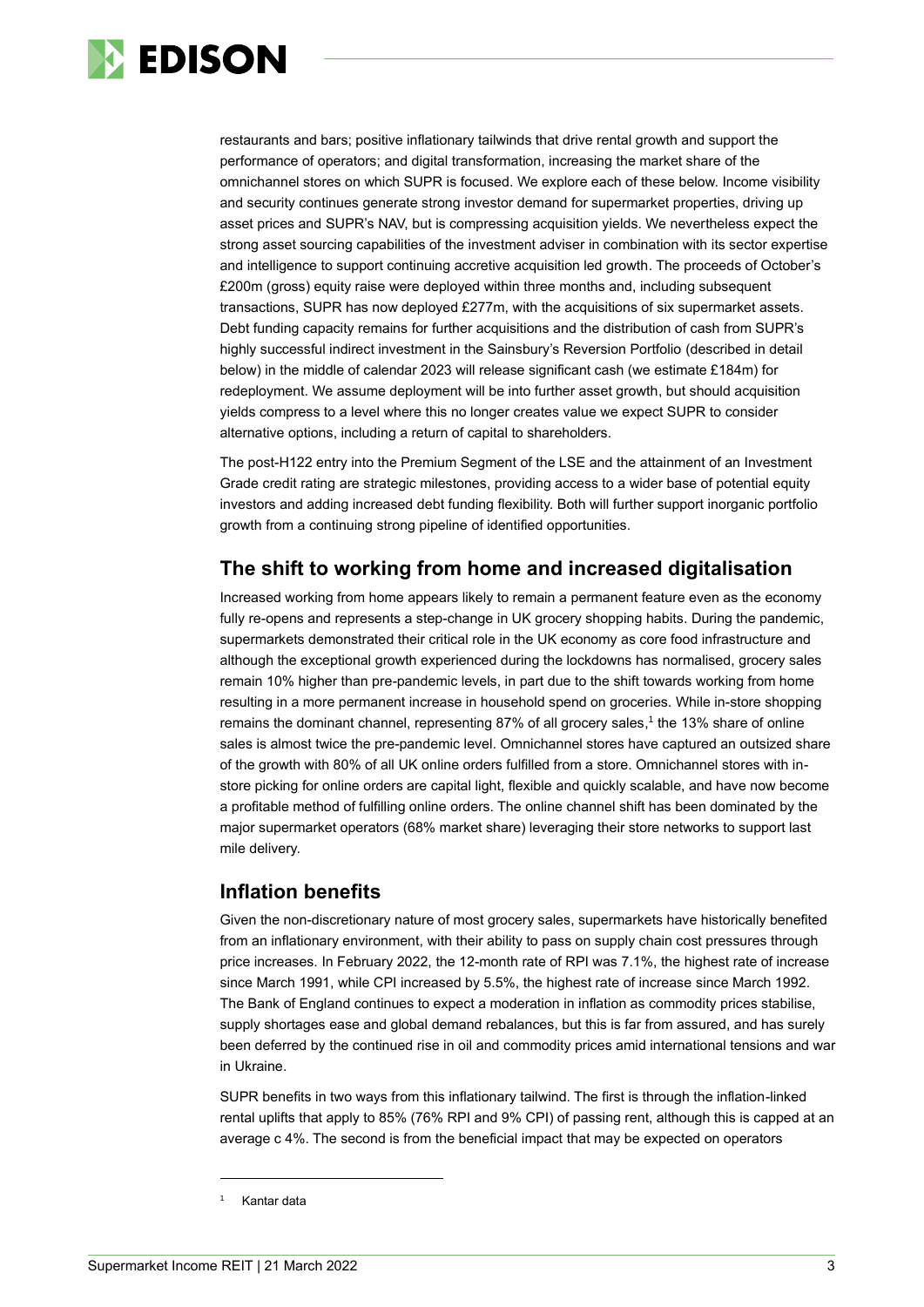

including the linkage between store turnover and the determination of market level rents. SUPR estimates that its average rent to turnover ratio across the portfolio is c 4%,<sup>2</sup> which it believes indicates that rents remain highly affordable.

# **Premium Segment listing**

SUPR's migration from the specialist fund segment to a Premium Segment listing on the Main Market of the London Stock Exchange is likely to benefit the company and existing shareholders, including the increased liquidity that should arise from the likely inclusion in the FTSE 250 and FTSE EPRA NAREIT stock indices, including demand from passive and tracker investment funds. The cut-off date for the next quarterly rebalancing of the FTSE 250 Index is 20 May 2022, and the next FTSE EPRA NAREIT quarterly index review will be published on 3 June 2022.

## **Investment Grade credit rating**

The Investment Grade credit rating of BBB+ (stable outlook) awarded by Fitch Ratings provides SUPR with increased debt-funding flexibility and the opportunity to pursue a wider range of debt funding strategies. This includes the potential for accessing the sterling bond market, providing access to longer-term unsecured funding.

## **Good potential for further yield compression**

Exhibit 2, produced by SUPR, tracks whole of market transaction yields in respect of its target market (more than 10 years remaining lease length with fixed or index-linked rent uplifts). With strong investment demand for supermarket assets, yields for the assets that SUPR targets have compressed from c 5–6% at IPO in July 2017 to c 4.4% currently, and this has been reflected in the valuation of SUPR's portfolio<sup>3</sup> and NAV. SUPR's portfolio is currently valued at a 4.7%, yield which it believes reflects a conservative approach by valuers, yet to fully reflect investment market activity, particularly for the omnichannel stores<sup>4</sup> that it targets. SUPR firmly believes there is further valuation upside in its portfolio from yield compression.





Source: Supermarket Income REIT as calculated by Atrato Capitital

Yield compression has largely been driven by strong investment demand for the secure income that supermarket assets provide, with those that have inflation linked or fixed uplift rents (as opposed to those with rents reviewed on an open market basis) providing good visibility of income growth.

Based on Atrato Capital estimates of store trading

<sup>&</sup>lt;sup>3</sup> SUPR's directly owned portfolio net initial yield at end-FY21 was 4.6%.

Combining in store delivery with online transactions, both click and collect and home delivery.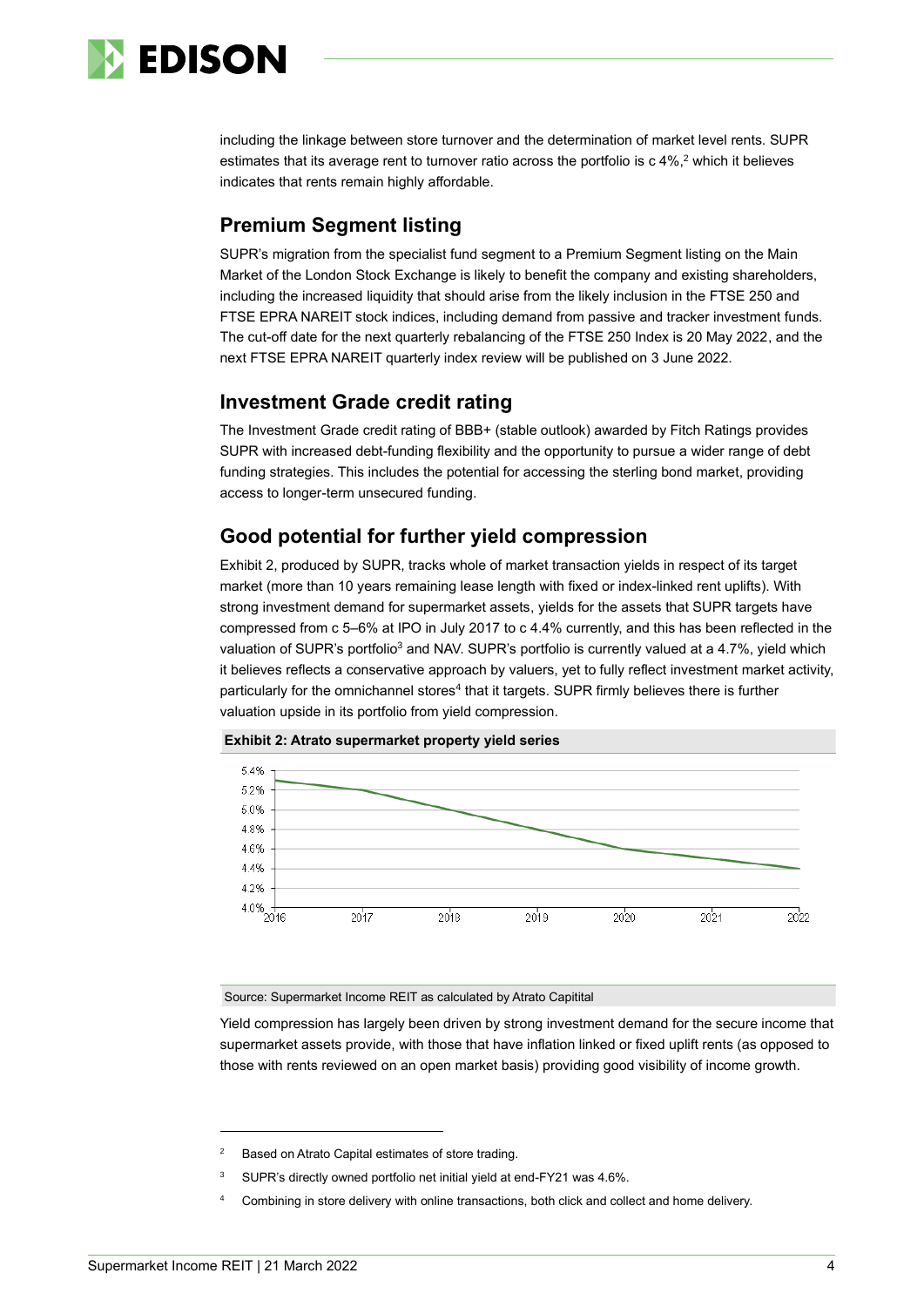

Over the past three years, c £5bn of UK supermarket properties have transacted. In addition to SUPR, significant investors such as Realty Income, a large US REIT, have been active in the market, while Tesco has also been active in repurchasing assets as an alternative to leasing. SUPR anticipates further market yield tightening, driven by transaction activity but also by a positive valuation relative to bonds.

Tesco and Sainsbury's unsecured bonds trade at a significantly tighter yield than supermarket property<sup>5</sup> despite the latter getting the benefit of inflationary rent uplifts. Asda bonds trade at a wider yield<sup>6</sup> and SUPR sees potential for selective sale and leaseback transactions.

The spread between UK supermarket property yields and UK index-linked gilts is close to an alltime high and although SUPR's index-linked rent uplifts are capped at an average c 4%, this is in alignment with the longer-term inflation outlook implied by market pricing.

Despite yield compression, SUPR sees further potential for accretive acquisition-led growth using what it believes to be its information and relationship advantage. This may give it an insight into store trading and help it to identify those stores that are strategically important to the operators, supporting its ability to source attractive stores from the very large volume of market transactions.

## **Swift capital deployment and further opportunities**

SUPR has built a strong record of swift capital deployment, achieved by identifying a range of suitable assets ahead of capital raising, primarily off-market and at an advanced stage of due diligence or under exclusivity. By having a range of opportunities, its bargaining position is protected, and swift deployment has usually followed. It has generally been able to deploy equity proceeds within three months and achieve full deployment, including associated debt capital, within six months. The deployment of the proceeds of the most recent £200m (gross) equity raise in October was in line with this trend. By late December 2021, £222m had been committed to four acquisitions, with final completion in early January 2022. Including the subsequent acquisition of an additional two stores, SUPR has now deployed £277m at an average 4.6% net initial yield.

In October, SUPR disclosed an identified pipeline of identified acquisition opportunities of more than £600m but our forecasts include little of this. We assume additional acquisitions of £22m by end-FY22 and a further £300m (before costs) in FY24 as the cash proceeds from the joint venture (JV) (explained below) are redeployed on a geared basis.

# **SUPR's JV investment has been highly successful**

SUPR's investment, through its 50:50 JV with British Airways Pension Fund (BAPF), in a beneficial interest the Sainsbury's Reversion Portfolio ('the reversion portfolio'), has been a highly successful investment in line with its investment case detailed below. Including attractive recurring earnings and capital growth in the portfolio's supermarket assets, the value of SUPR's £108.5m investment (before costs) has already increased to £167.5m with the c £60m gain to date representing an internal rate of return of 19%. Driven by recurring earnings we estimate it will reach c £184m before cash distributions back to SUPR in the second half of 2023, providing significant capital for redeployment.

<sup>5</sup> At 24 February, coinciding with publication of the H122 results, Bloomberg data showed Tesco 2.75% April 2030 (BBB- unsecured) bonds yielding 3.0% and Longstone Finance (Sainsbury's) 4.8% April 2030 (A+ secured) bonds yielding 2.3%.

<sup>6</sup> Bells Finco (Asda) 3.25% February 2026 (BB- secured) bonds yielded 5.7% at 24 February (source: Bloomberg).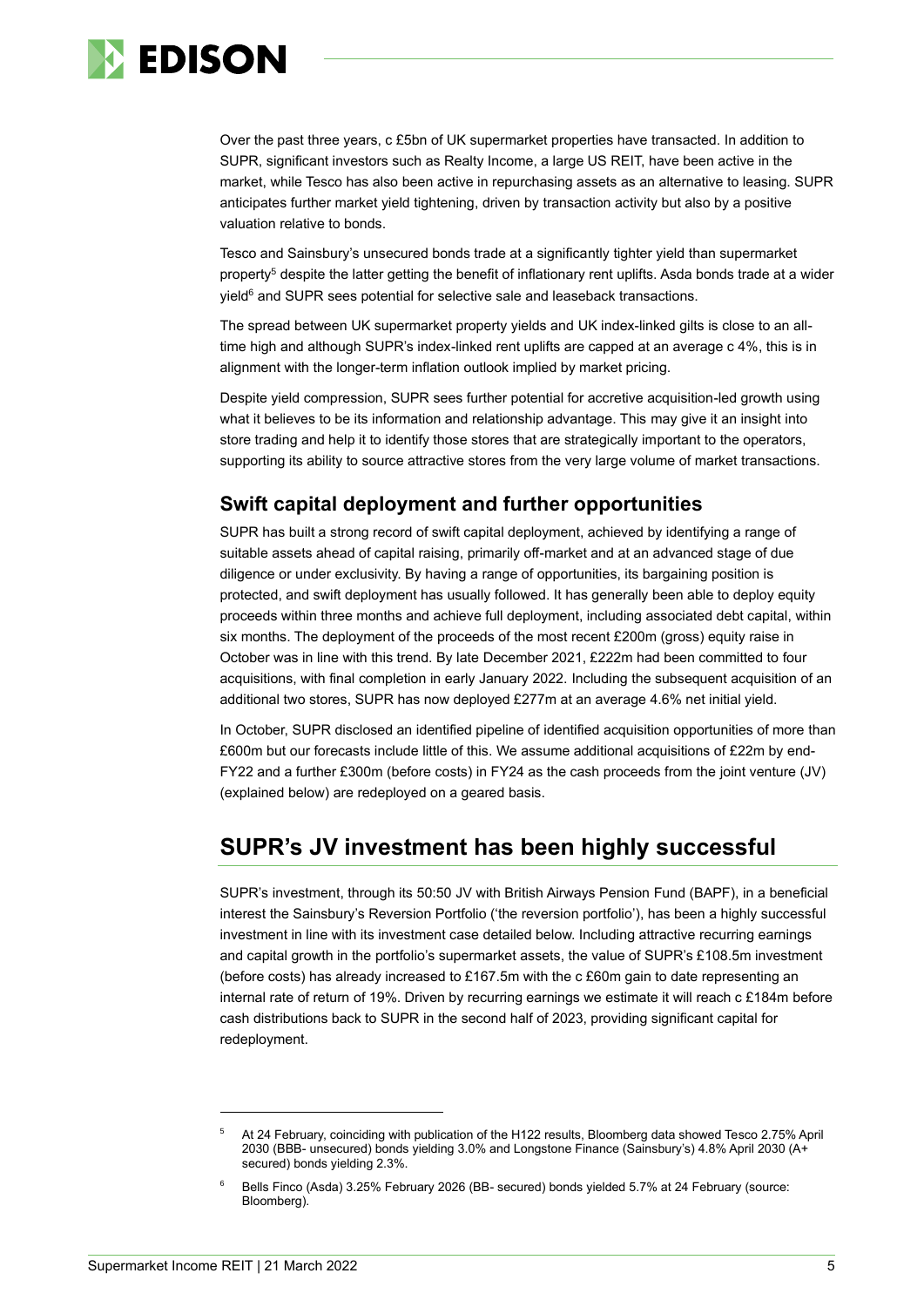

The reversion portfolio, one of the largest in the UK, comprising 26 high-quality supermarkets, was created by Sainsbury's in 2000 through two sale and leaseback transactions (Highbury Finance and Dragon Finance). Sainsbury's retains the remaining 49% beneficial interest in the portfolio, occupies the stores and pays all the rents under the current occupational leases, which expire in March 2023 and July 2023. The rental income is used to service and repay the debt of the securitisation vehicles, generating a steady increase in their net assets before any changes in portfolio property valuations.

SUPR's JV with BAPF was formed in May 2020 to acquire from British Land Plc an initial 25.5% stake in the reversion portfolio for £102m (excluding acquisition costs). In February 2021 the JV acquired a further 25.5% stake in this portfolio from Aviva for £115m (excluding acquisition costs). Both transactions reflected a discount to prevailing net asset value, which has since increased as described above. The increase in the value of SUPR's investment in the JV reflects its share of the increase in the net asset value of the securitisations.

Sainsbury's had the option to repurchase stores from each of the sale and leaseback transactions ahead of the lease expiry and has done so over 21 of the 26 stores, <sup>7</sup> while the remaining five stores remain under negotiation with Sainsbury's. The price that Sainsbury's will pay to acquire the stores over which its purchase option has been exercised will be fixed at the expiry of the leases and based on the market value of an assumed new 20-year lease to Sainsbury's with the initial rent set at the higher of passing or open market, subject to upward-only, five-yearly market rent reviews. The transactions will be completed in March and July 2023 respectively on the expiry of the current occupational leases. Until then, Sainsbury's will continue to pay rent until completion, and SUPR's beneficial interest will continue to generate recurring returns. It is not clear at this stage whether Sainsbury's will continue to occupy the five stores where it has not exercised its repurchase option, but in any case, these will be sold from the securitisation vehicles or refinanced and may provide acquisition opportunities for SUPR.

| <b>EXNIBIT 3: SCHEQUIE OF OPTION TETMS</b> |                         |                       |  |  |  |  |  |  |  |  |
|--------------------------------------------|-------------------------|-----------------------|--|--|--|--|--|--|--|--|
| Two securitisations                        | <b>Highbury Finance</b> | <b>Dragon Finance</b> |  |  |  |  |  |  |  |  |
| Current lease expiry date                  | Mar 23                  | <b>Jun 23</b>         |  |  |  |  |  |  |  |  |
| Sainsbury's option to purchase or regear   | Aug 21 to Sep 21        | Dec 21 to Jan 22      |  |  |  |  |  |  |  |  |
| Total number of stores                     | 16                      | 10                    |  |  |  |  |  |  |  |  |
| Purchase options exercised                 | 13                      | 8                     |  |  |  |  |  |  |  |  |
| Option price setting date                  | Mar 22                  | <b>Jul 22</b>         |  |  |  |  |  |  |  |  |
| Option completion date                     | Mar 23                  | <b>Jul 23</b>         |  |  |  |  |  |  |  |  |
| Course Currence and the Line and DEIT      |                         |                       |  |  |  |  |  |  |  |  |

#### **Exhibit 3: Schedule of option terms**

Source: Supermarket Income REIT

SUPR's investment case was based on its expectation that Sainsbury's would remain committed to the stores and its assessment of the quality of the stores, <sup>8</sup> and this has been proven by the strong returns generated. Exhibit 4 shows a breakdown of the c £60m uplift in the value of SUPR's JV investment to date.

<sup>&</sup>lt;sup>7</sup> In September 2021 Sainsbury's exercised its option over 13 of the 16 Highbury Finance stores. In January 2022 its exercised its option over eight of the 10 Dragon Finance stores.

The quality and trading performance of the portfolio is indicated by the fact that SUPR estimates to represent c 4% of the total Sainsbury's estate (by floor space) but generates c 7% of annual sales.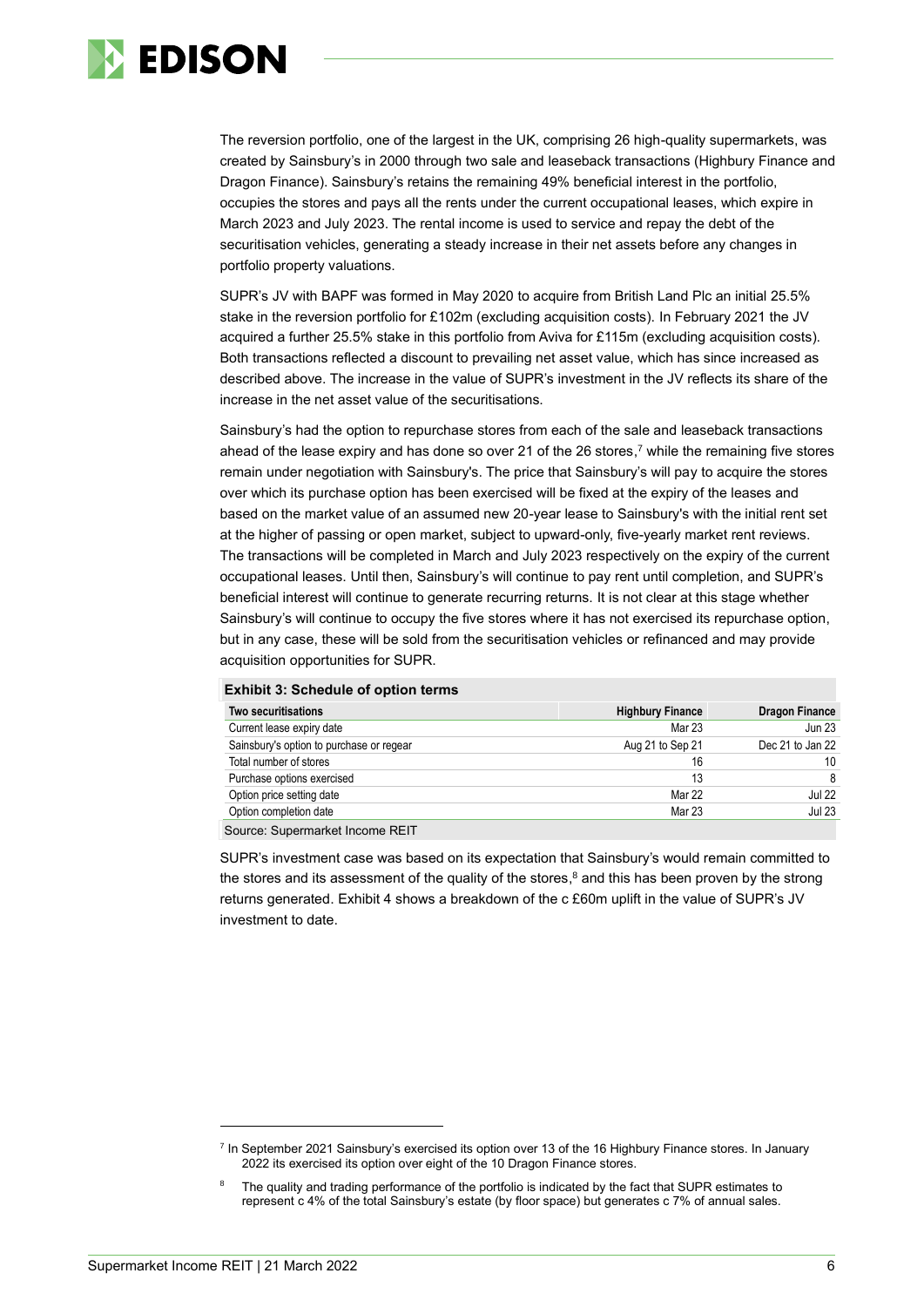

#### Sainsbury's JV driving value JV value uplift to date Investment case Outcome to date Sainsbury's commitment to Sainsbury's buying  $+£30m$ stores 21 of the 26 stores **PULLED** 13% on value of our  $+E14m(1)$ Yield compression investment - 1  $+$  $F16m^{2}$ Running yield  $>10%$ **THE THE EAST**  $=$  £60m otal gain  $E_{\rm 50-70}$

#### **Exhibit 4: Summary of JV returns**

Source: Supermarket Income REIT

Of the total revaluation gains to date of £44m,<sup>9</sup> c £30m has been generated by Sainsbury's purchase option exercise and c £14m from yield compression. The cumulative running yield of c £16m (ie, excluding revaluation gains) represents a more than 10% return on investment. The running yield will continue to accumulate until lease expiry, at a current rate of c £12m pa.

<sup>9</sup> When the JV was created, a new SUPR affiliate (Atrato Halliwell) was established to act as investment adviser. Atrato Halliwell receives an annual advisory fee from the JV on the proportion attributable to BAPF. It also has carried interest, which entitles it to share in JV cash returns in excess of 10%, up to a capped maximum. Based on the JV returns to date, SUPR has provided for its £7.5m maximum share of the carried interest.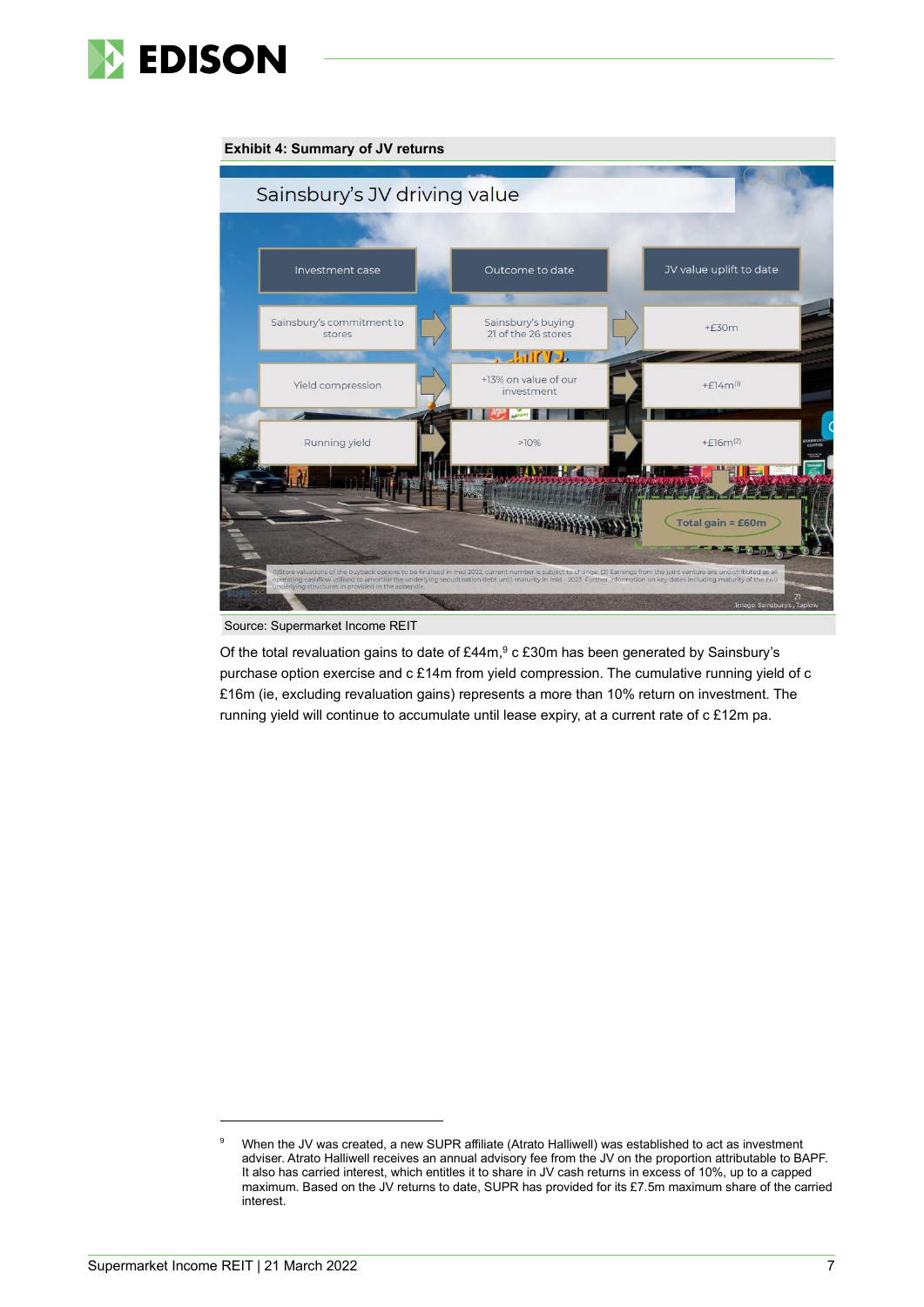

# **Consistently strong returns**

SUPR's targeted 7–10% pa return is the product of rental growth, supporting dividend growth and, to the extent that property valuation yields do not change, is capitalised into asset value and NAV growth. Targeted returns also assume a benefit from gearing, which the company expects to be 30– 40% over the medium term on a fully invested basis.

The accounting total return (change in NAV adjusted for dividends paid) has been consistently positive since the company listed in July 2017, averaging 8.1% pa and within the target range. Dividends per share have increased each year and represent c 60% of the total return. Annualised returns have steadily increased over the period (the 7.8% return in H122 represents an annualised rate of more than 16%), benefiting from swift deployment of capital resources, acquiring wellperforming assets, and increased scale and diversification. Returns would be higher if adjusted for the c 7p per share of aggregate acquisition costs incurred in building the portfolio since IPO. Shareholder total return of 48% since IPO (the change in the share price adjusted for dividends paid) has been higher than the accounting total return, reflecting the premium to NAV at which the shares trade.

Our forecasts indicate an 8.9% average annual total return during FY22 to FY25, despite a drag on returns in FY24 resulting from our assumed reinvestment of the cash distributions from its JV (see details below). We have not assumed yield compression, for which there are positive indicators, and this would have a positive impact on our forecast returns.

| <b>Exhibit 5: NAV total return</b> |              |             |             |             |                  |                    |       |                   |       |       |                      |  |  |
|------------------------------------|--------------|-------------|-------------|-------------|------------------|--------------------|-------|-------------------|-------|-------|----------------------|--|--|
|                                    | <b>FY18*</b> | <b>FY19</b> | <b>FY20</b> | <b>FY21</b> | H <sub>122</sub> | IPO to<br>end-H122 | FY22e | FY <sub>23e</sub> | FY24e | FY25e | FY22-<br><b>FY25</b> |  |  |
| Opening NAV per share (p)          | 97           | 96          | 97          | 101         | 108              | 97                 | 108   | 114               | 119   | 122   | 108                  |  |  |
| Closing NAV per share (p)          | 96           | 97          | 101         | 108         | 113              | 113                | 114   | 119               | 122   | 127   | 127                  |  |  |
| DPS paid (p)                       | 4.1          | 5.6         | 5.8         | 5.9         |                  | 24.3               | 5.9   | 6.1               | 6.2   | 6.4   | 24.6                 |  |  |
| NAV total return                   | 3.4%         | 6.6%        | 10.7%       | 12.1%       | 7.8%             | 41.6%              | 11.7% | 9.6%              | 7.5%  | 9.5%  | 40.9%                |  |  |
| Annual average return              |              |             |             |             |                  | 8.1%               |       |                   |       |       | 8.9%                 |  |  |

Source: Supermarket Income REIT data, Edison Investment Research forecasts. Note: \*Adjusted for IPO issue costs.

# **Sustainability goals aligned with tenants**

SUPR's ESG strategy is currently very focused on the sustainability agenda, which benefits from a close alignment of the aims of both SUPR and its tenants, who continually invest to improve the environmental credentials of the stores they operate. This includes initiatives such as the installation of energy efficient lighting and refrigeration, which improves energy efficiency at no cost to SUPR. The company is also introducing green provisions in all new leases aimed at supporting operators with their net zero carbon targets by 2040 or earlier.

Currently 75% of SUPR's portfolio has an EPC<sup>10</sup> rating of C or better, a 5pp improvement compared with end-FY21, and SUPR continues to develop its sustainability agenda. The board is currently conducting a search for an additional board member with relevant experience to enhance its sustainability skills. The investment adviser, Atrato, has recently appointed a head of sustainability and has engaged a third-party to work on  $SECR<sup>11</sup>$  for the company and its funds.

<sup>&</sup>lt;sup>10</sup> Energy Performance Certificate

<sup>11</sup> Streamlined Energy & Carbon Reporting (SECR) is a piece of legislation that makes it mandatory for large businesses, including charitable organisations, to report their energy and carbon emissions, as well as efficiency measures taken throughout the year, on an annual basis.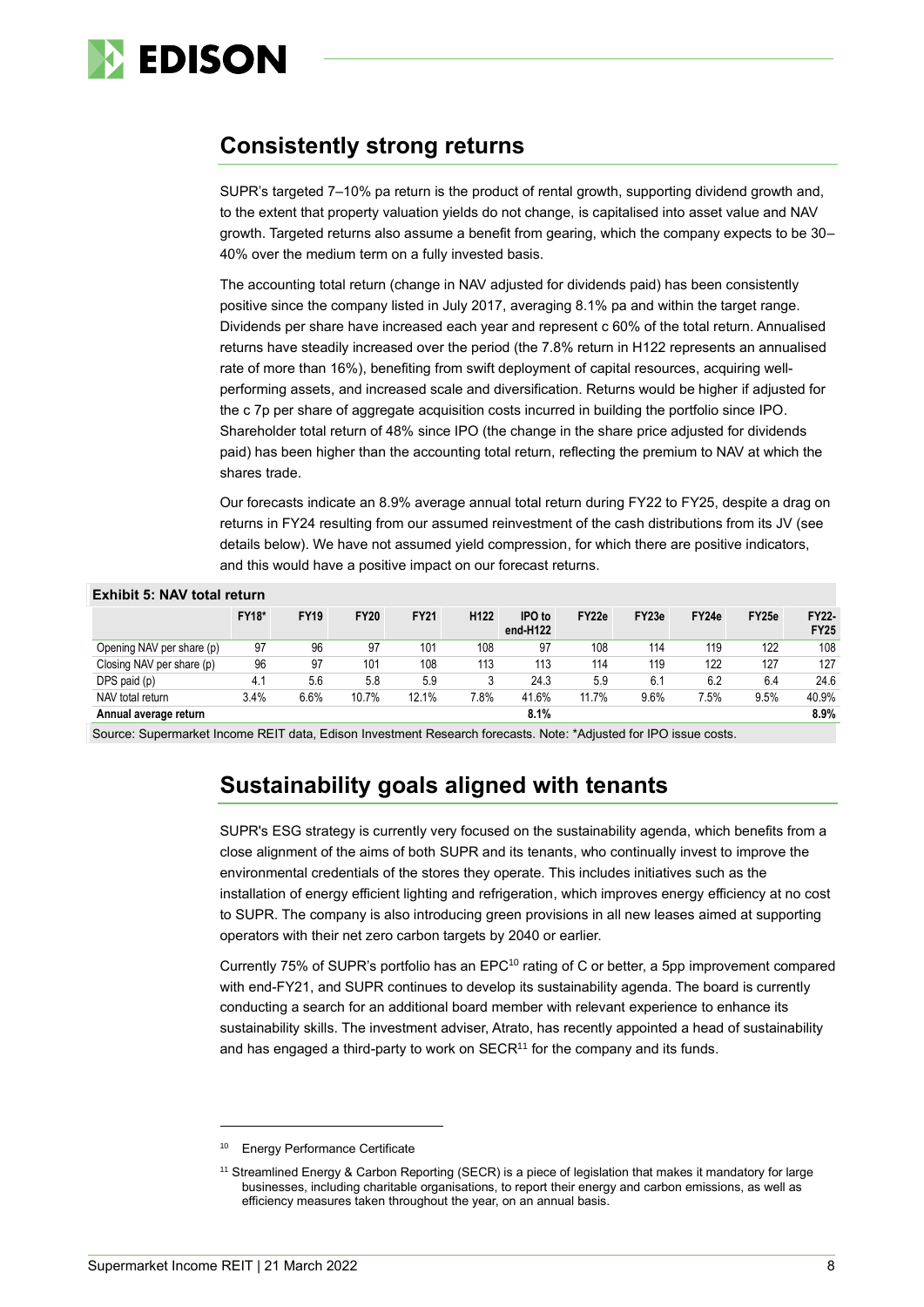

# **The directly owned portfolio continues to grow and diversify**

#### **Selective investment policy**

SUPR is highly selective in the supermarkets it acquires, seeking to assure that its portfolio benefits from long unexpired lease terms with contractual, upward only, rental uplifts. It undertakes a robust process of due diligence to identify acquisition opportunities and screen for sustainability credentials. SUPR's stores will typically have the following attributes:

- sites that are critical to the operations of the operators,
- ideally located in large catchment populations with good transport links,
- $\blacksquare$  long unexpired leases with inflation-linked rental uplifts,  $12$
- robust underlying trading and strong tenants,
- attractive property fundamentals with opportunities for active asset management, and
- good sustainability credentials or the potential for improvement through assets management.

#### **Strong portfolio growth despite selective approach**

SUPR's direct portfolio has grown very strongly since listing (Exhibit 6). Including post-H122 acquisitions it is externally valued at just over £1.5bn, comprising 41 assets, with annualised passing rent of £77.0m reflected in a net initial yield of 4.7%.

At end-H122 the portfolio valuation was £1,413.5m, up £265.1m during the six months, of which acquisitions accounted for £243.4m and valuation growth £21.7m, a 2.0% like-for-like gain.

| <b>EXIMPLE</b> 6. DIRECT DOLLIQUO GEVELOPMENT |                  |                  |                  |                  |                  |                  |                  |                  |                  |          |  |  |
|-----------------------------------------------|------------------|------------------|------------------|------------------|------------------|------------------|------------------|------------------|------------------|----------|--|--|
|                                               | H <sub>118</sub> | H <sub>218</sub> | H <sub>119</sub> | H <sub>219</sub> | H <sub>120</sub> | H <sub>220</sub> | H <sub>121</sub> | H <sub>221</sub> | H <sub>122</sub> | Current* |  |  |
| Portfolio valuation (£m)                      | 207.9            | 264.9            | 320.7            | 368.2            | 490.4            | 539.4            | 885.3            | .148.4           | .413.5           | .541.0   |  |  |
| Annualised passing rent (£m)                  | 10.7             | 13.6             | 16.5             | 19.2             | 26.1             | 28.7             | 46.1             | 57.8             | 70.2             | 77.0     |  |  |
| No. stores                                    |                  |                  |                  |                  |                  | 19               | 27               | 30               | 38               | 41       |  |  |
| Net initial yield                             | 4.9%             | 4.9%             | 4.9%             | 5.0%             | 5.0%             | 5.0%             | 4.7%             | 4.7%             | 4.7%             | 4.7%     |  |  |
| $\sim$                                        |                  |                  |                  |                  |                  |                  |                  |                  |                  |          |  |  |

#### **Exhibit 6: Direct portfolio development**

Source: Supermarket Income REIT. Note: \*Edison estimate at date of this report.

Most rents (88%) are either linked to inflation (85%) or subject to fixed uplifts (3%), with 12% set on an open market basis. Most rents (64%) are reviewed on an annual basis, providing regular uplifts in rental income, with 34% reviewed at five-yearly intervals, and a small number at seven-yearly intervals.

The weighted average lease term (WAULT) of the portfolio is 15 years with the longest individual term to expiry 36 years and the shortest six years. SUPR focuses on index-linked longer leases for the income visibility they provide, but shorter leases may provide enhanced returns, blending a higher immediate yield with asset management opportunities to regear (extend) the lease. SUPR will also acquire assets subject to open market rent reviews where the investment case is strong.

The portfolio valuation includes £54m of properties with annualised passing of £4.4m in respect of the ancillary assets (typically non-food stores) that have been acquired alongside a small number of the supermarket acquisitions. These ancillary assets are not targeted by SUPR but can provide access to attractive supermarkets, allowing it to maintain full strategic control over sites, while also providing asset management options.

A notable example of SUPR using its sector specialist expertise to identify value add opportunities was the September 2021 acquisition of an omnichannel Tesco store in Prescot. Having identified

SUPR will also acquire assets shorter lease assets where it sees potential to regear (extend) the lease and will also consider attractive assets with open market rents.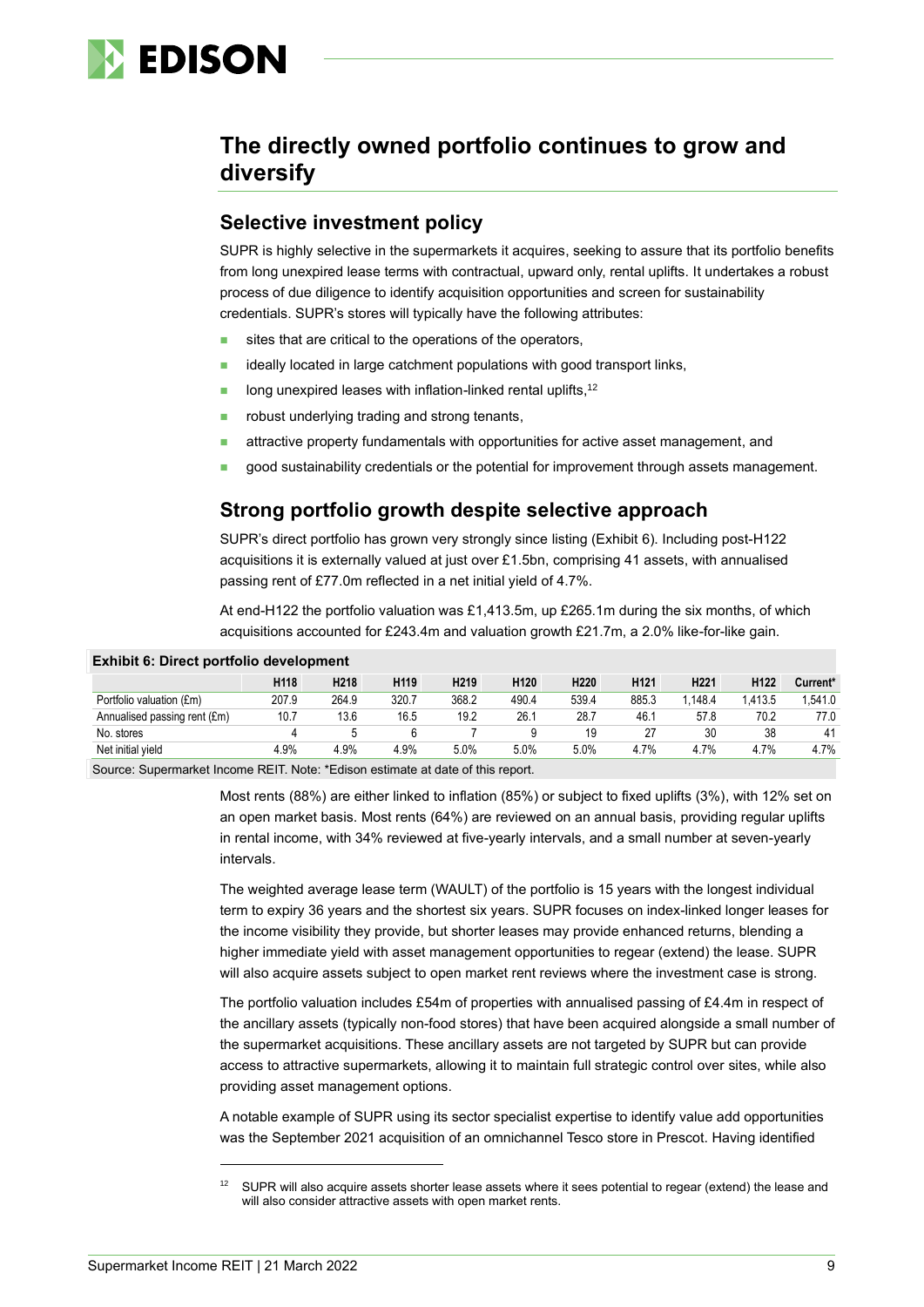

the attractions of this top-quartile trading store, situated in a densely populated catchment area, SUPR had been engaged in off-market discussion for a couple of years. For many potential acquirers the short (four-year) remaining lease term, significant unutilised site area and a high rent to store turnover ratio posed uncertainty over the lease renewal outcome. SUPR was able to de-risk the asset at acquisition, agreeing a new 15-year annual CPI-linked lease with rebased an affordable level (estimated by SUPR at 4% of store turnover), creating material additional value. By acquiring an adjacent site SUPR has created the opportunity to create further online capacity for the store.

In February 2022, SUPR completed another value creating lease regear of a strategically important omnichannel store let to Tesco store in Leicester. The open market value lease with eight years remaining was replaced with a new 15-year lease with annual RPI uplifts, with rents also rebased to 4% rent-to turnover.

With its growth, the portfolio has become increasingly diversified by store operator as well as by geography, although it continues to be focused on the main operators, Tesco and Sainsbury's. During H122 SUPR added M&S to its list of tenant operators and in January added Asda. Full details of the portfolio (and the Sainsbury's Reversion Portfolio) are available on SUPR'[s website.](https://www.supermarketincomereit.com/supr-portfolio)

|  | <b>Exhibit 7: Portfolio diversification by operator</b> |  |
|--|---------------------------------------------------------|--|
|  |                                                         |  |

| Operator        | Number of stores | Valuation (£m) | Portfolio share |
|-----------------|------------------|----------------|-----------------|
| Tesco           | 13               | 680            | 46%             |
| Sainsbury's     | 10               | 515            | 35%             |
| Morrisons       | 5                | 135            | 9%              |
| Waitrose        | 8                | 107            | 7%              |
| Asda            |                  | 28             | 2%              |
| Aldi            |                  | 17             | $1\%$           |
| M&S             |                  |                | $0\%$           |
| Ancillary       |                  | 54             | 4%              |
| Portfolio total | 41               | 1,487          | 100%            |

Source: Supermarket Income REIT data

## **Recent transactions**

During H122 SUPR acquired eight supermarket assets for an aggregate £243m (before acquisition costs) at an accretive net initial yield of 4.5% and average 16-year WAULT. These comprise:

- ◼ August 2021: an M&S and Aldi in West Derby, Liverpool, for £10.2m. The M&S store has a 10 year unexpired lease term and five-yearly, upward-only, open market rent reviews. The Aldi store has a 15-year unexpired lease term and five-yearly, upwards only, 2.5% fixed rent reviews compounded annually.
- September 2021: an Aldi in Oldham, Manchester, for £5.6m with a 10-year unexpired lease term and five-yearly, upwards-only, 2% fixed rent reviews compounded annually.
- September 2021: a Tesco in Prescot, Merseyside, for £50.0m with a 15-year unexpired lease term and annual, upwards-only, CPI-linked rent reviews.
- September 2021: a Morrisons in Workington, Cumbria, for £28.9m with a 17-year unexpired lease term and five-yearly, upwards-only, CPI-linked rent reviews.
- November 2021: Sainsbury's in Swansea and Tesco in Maidstone, for £73.0m with a weighted average unexpired lease term of 21 years, both with five-yearly, upward-only, open market rent reviews.
- November 2021: Sainsbury's in Cannock for £75.8m with a 15-year unexpired lease term and five-yearly, upward-only, RPI-linked rent reviews.

Included in the acquisitions above were 10 non-food units, which were acquired as part of the site freeholds. These were valued at £13.9m as at 31 December 2021 and consist of a mix of non-food retail and consumer services.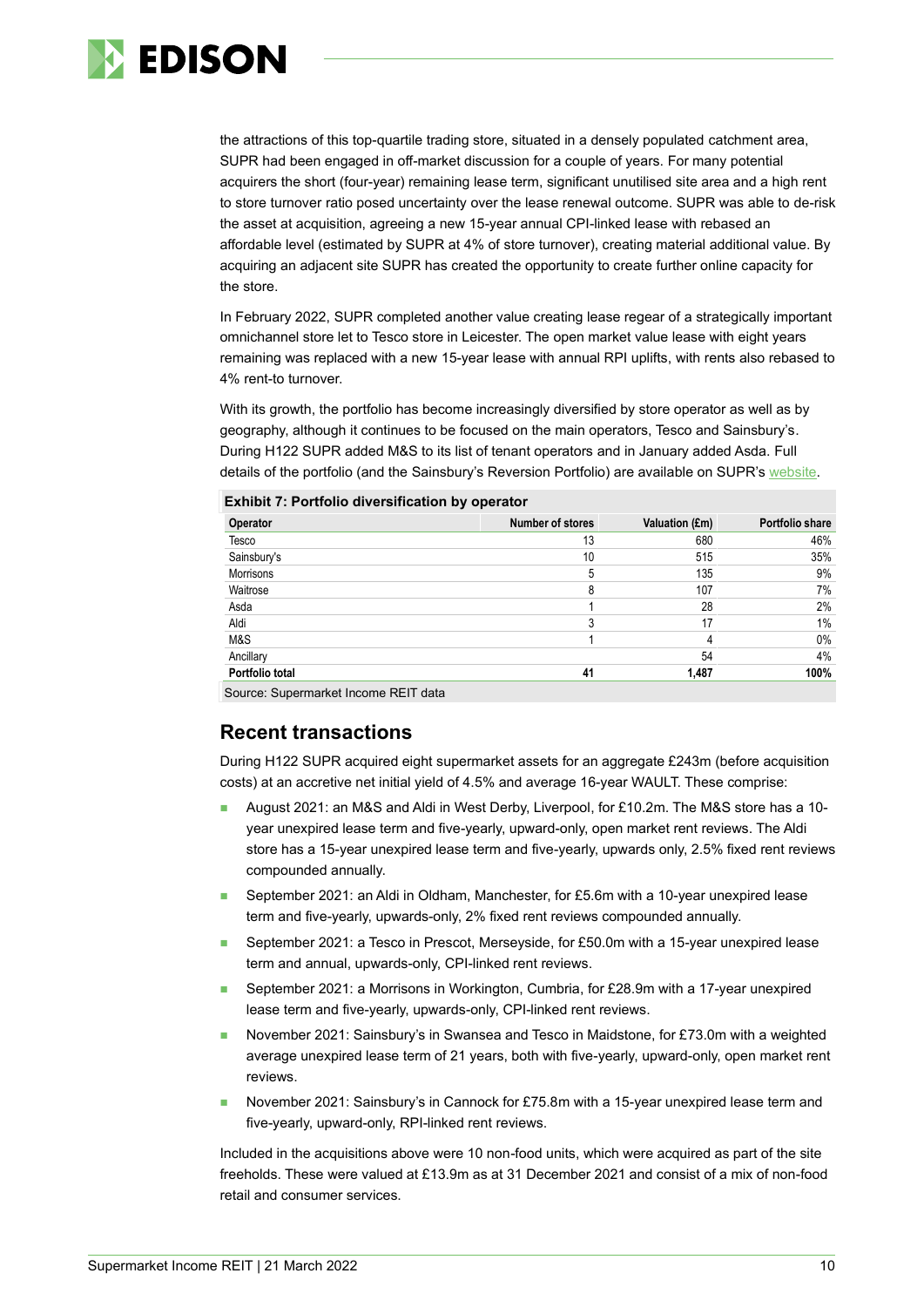

Since H122 SUPR has acquired a further three supermarkets with a weighted average net initial yield of 4.8% and weighted average unexpired lease term of 19 years for a total consideration of £128.3m (before acquisition costs). These comprise:

- January 2022: Sainsbury's in Washington and Asda in Cwmbran for £55.1m with a weighted average unexpired lease term of 21 years. The Sainsbury's has seven-yearly, upward-only, RPI-linked rent reviews and the Asda has five-yearly, upwards-only, open market rent reviews.
- January 2022: Tesco in Sheffield for £73.2m with 17 years unexpired lease term and annual, upward-only, RPI-linked rent reviews.

Included in the acquisitions above were two non-food, quick service restaurant units for a combined £2.5m (before acquisition costs).

# **Summary of H122 results and pro-forma position**

Exhibit 8 summarises the reported FY21 financial performance, which demonstrates strong ongoing growth and scale efficiencies. We later show the pro-forma position provided by SUPR to illustrate the full impact of acquisitions made during H122 and subsequently, SUPR has provided a proforma analysis, provided later in this section.

| <b>Exhibit 8: H122 results summary</b>                           |                  |                  |           |         |
|------------------------------------------------------------------|------------------|------------------|-----------|---------|
| £m unless stated otherwise                                       | H <sub>122</sub> | H <sub>121</sub> | H122/H121 | H221    |
| Total net rental income                                          | 32.6             | 20.4             | 60%       | 27.5    |
| Administrative & other expenses                                  | (6.2)            | (4.1)            | 53%       | (5.2)   |
| Operating profit before investment property change in fair value | 26.4             | 16.3             | 62%       | 22.3    |
| Net finance expense                                              | (5.7)            | (3.7)            | 51%       | (4.8)   |
| Share of income from joint venture (exc. revaluation gains)      | 6.2              | 2.9              | 113%      | 3.7     |
| <b>EPRA</b> earnings                                             | 26.9             | 15.5             | 74%       | 21.3    |
| Negative goodwill                                                | 0.0              | 0.0              |           | (3.3)   |
| Change in fair value of investment properties                    | 11.0             | 15.5             |           | 20.8    |
| Change in fair value of investment properties within JV          | 31.0             | 2.0              |           | 3.6     |
| <b>IFRS</b> earnings                                             | 68.9             | 33.0             | 109%      | 42.5    |
| Period end number of shares (m)                                  | 985.4            | 665.9            | 48%       | 810.7   |
| Average number of shares (m)                                     | 877.2            | 561.4            | 56%       | 744.2   |
| Basic & diluted IFRS EPS (p)                                     | 7.9              | 5.9              |           | 6.6     |
| EPRA EPS (p)                                                     | 3.1              | 2.8              | 11%       | 2.9     |
| DPS declared (p)                                                 | 2.97             | 2.93             |           | 2.93    |
| EPRA basis dividend cover (x)                                    | 1.13             | 1.12             |           | 0.98    |
| EPRA cost ratio                                                  | 15.8%            | 19.9%            |           | $N/A^*$ |
| Gross assets                                                     | 1,620.7          | 1,011.6          |           | 1,302.6 |
| Investment properties                                            | 1,413.5          | 885.3            |           | 1,148.4 |
| Net assets                                                       | 1,115.1          | 691.8            |           | 871.3   |
| EPRA NTA per share (p)                                           | 113              | 104              |           | 108     |
| <b>EPRA NTA total return</b>                                     | 7.8%             | 5.9%             |           | 6.0%    |
| Net balance sheet debt                                           | (454.0)          | (239.2)          |           | (390.1) |
| Loan to value ratio (LTV)                                        | 32.1%            | 27.0%            |           | 34.0%   |

Source: Supermarket Income REIT data. Note: \*Basis of calculation has changed.

In brief we highlight:

- Strong growth in rental income (+60% y-o-y and +19% versus H221), primarily reflecting acquisitions but also rental uplifts.
- Benefiting from economies of scale, a 75% increase in EPRA earnings (+26% versus H221) reflected in a decline in the EPRA cost ratio to 15.8%.
- The number of shares increased by 48% y-o-y and the average number by 56%.
- EPRA EPS increased by 11% y-o-y to 3.1p and 7% versus H221. DPS was covered 1.13x or 0.87x if the non-cash EPRA income in respect of the JV (rolled up into capital growth until cash distributions commence in 2023) are excluded.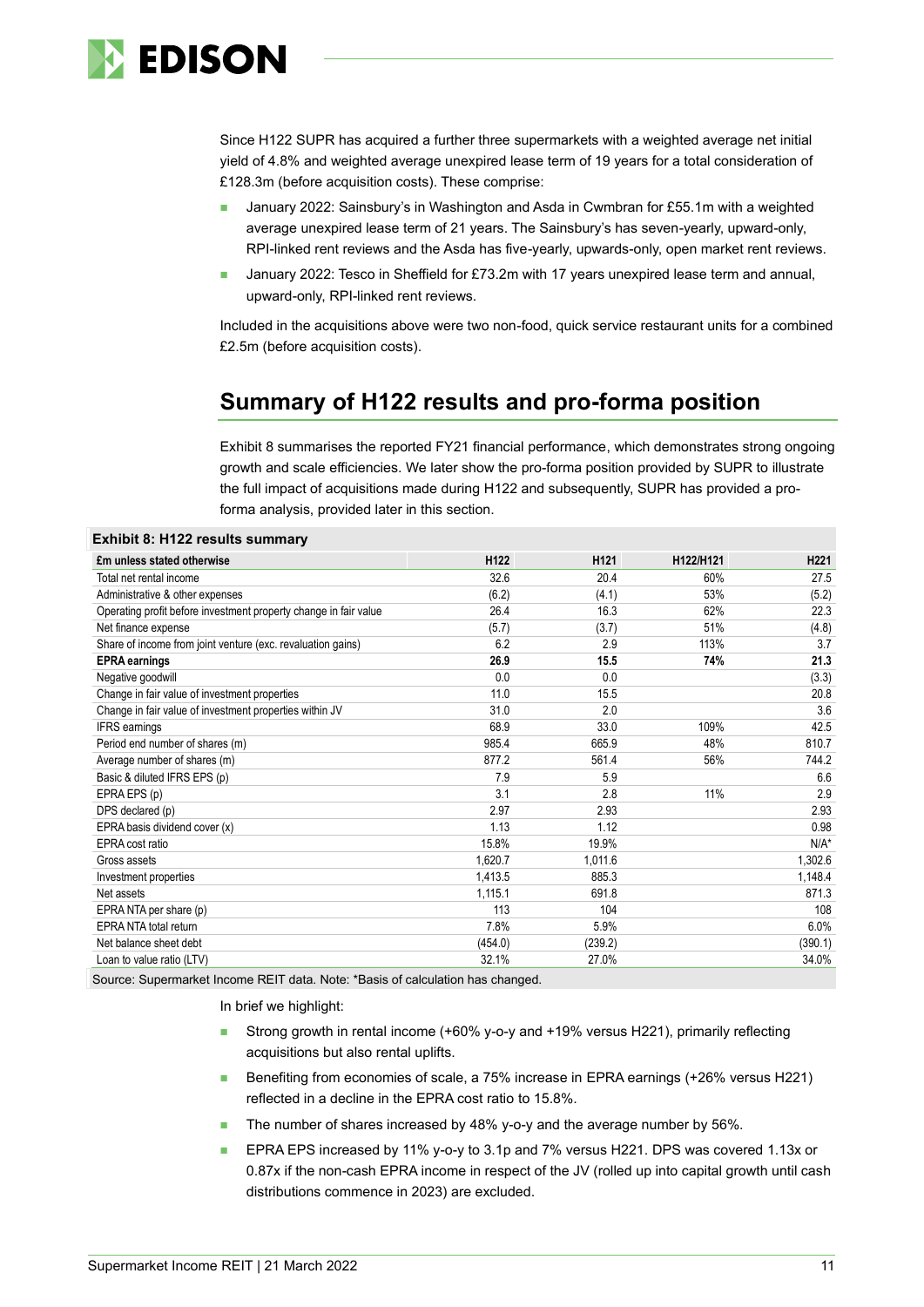

- DPS of 2.97p was in line with the 5.94p annual target (FY21: 5.86p).
- NAV per share (EPRA NTA) increased 5.0% from 108p at end-FY21 to 113p and including DPS paid the total return was 7.8%.

### **Significant uplift on pro-forma basis**

Acquisitions completed since H122 have increased annualised passing rent from £70.2m to £77.0m and this is included in SUPR's calculation of the pro-forma results for the six months to 31 December 2021 on an annualised basis (Exhibit 9). The net rental income includes IFRS adjustments, and the EPRA EPS and dividend cover assume that the current number of shares were in place for the full period. Not included is the further deployment of existing debt capital resources.

#### **Exhibit 9: Pro-forma income statement**

| Pro-forma (£m)                  | 6 months to 31 December annualised |
|---------------------------------|------------------------------------|
| Net rental income               | 79.7                               |
| EPRA earnings                   | 65.3                               |
| EPRA EPS                        | 6.6                                |
| <b>EPRA dividend cover</b>      | 1 1 2                              |
| Source: Supermarket Income REIT |                                    |

# **Financials**

Our forecasts are updated for the H122 results and further progress with capital deployment. There is no change to our DPS expectations for the FY22–25 period, representing an annualised growth rate of 2.6% pa, and we expect these to be fully covered despite a reduction in our EPRA earnings and EPRA EPS forecasts. The earnings reduction is primarily driven by increased net interest costs in respect of the unhedged portion of floating rate debt (see below) but also by higher forecast administrative expenses.

|        | Rental income (£m) |       | EPRA earnings (£m) |      | EPRA EPS (p) |       | EPRA NAV/share (p) |     |        | DPS(p) |     |      |      |      |       |
|--------|--------------------|-------|--------------------|------|--------------|-------|--------------------|-----|--------|--------|-----|------|------|------|-------|
|        | <b>New</b>         | Old   | Chg.               | New  | Old          | Chg.  | New                | Old | Chg.   | New    | Old | Chg. | New  | Old  | Chg.  |
| 06/22e | 71.2               | 70.7  | $1\%$              | 56.5 | 57.5         | $-2%$ | 6.                 | 6.2 | $-2\%$ | 114    | 113 | 1%   | 5.94 | 5.94 | $0\%$ |
| 06/23e | 82.7               | 81.8  | $1\%$              | 61.4 | 64.8         | $-5%$ | 6.2                | 6.6 | $-5%$  | 119    | 118 | 1%   | 6.10 | 6.10 | $0\%$ |
| 06/24e | 95.7               | 95.7  | 0%                 | 62.2 | 66.0         | $-6%$ | 6.3                | 6.7 | $-6%$  | 122    | 120 | 1%   | 6.25 | 6.25 | $0\%$ |
| 06/25e | 100.6              | 100.3 | $0\%$              | 65.8 | 69.4         | $-5%$ | 6.7                | 7.0 | $-5%$  | 127    | 126 | 1%   | 6.41 | 6.41 | $0\%$ |

**Exhibit 10: Forecast revisions**

Source: Edison Investment Research

### **Key forecasting assumptions**

In addition to the H122 acquisition of six assets for an aggregate c £243m and the subsequently announced acquisitions of four assets for an aggregate c £128m, we assume the following further acquisition investment, all at a 4.5% net initial yield:

- With the equity proceeds of October's £200m (gross) equity raise fully deployed, a further £22m (before costs) by end-FY22 funded by debt. $^{13}$
- £300m (before costs) during early FY24, reinvesting c £183m of cash distributions from the JV on a geared basis.

Our other key assumptions include:

Rent uplifts of  $c \, \text{£1.0m}$  in H222 (a blended average 4.4% pa uplift on reviews in the period and an annualised increase of c 2.7% on the end-H122 portfolio passing rent), 3.0% in FY23 and

This is in line with our previous forecasts, which assumed £150m of FY22 deployment prior to the £128m reported post-H122.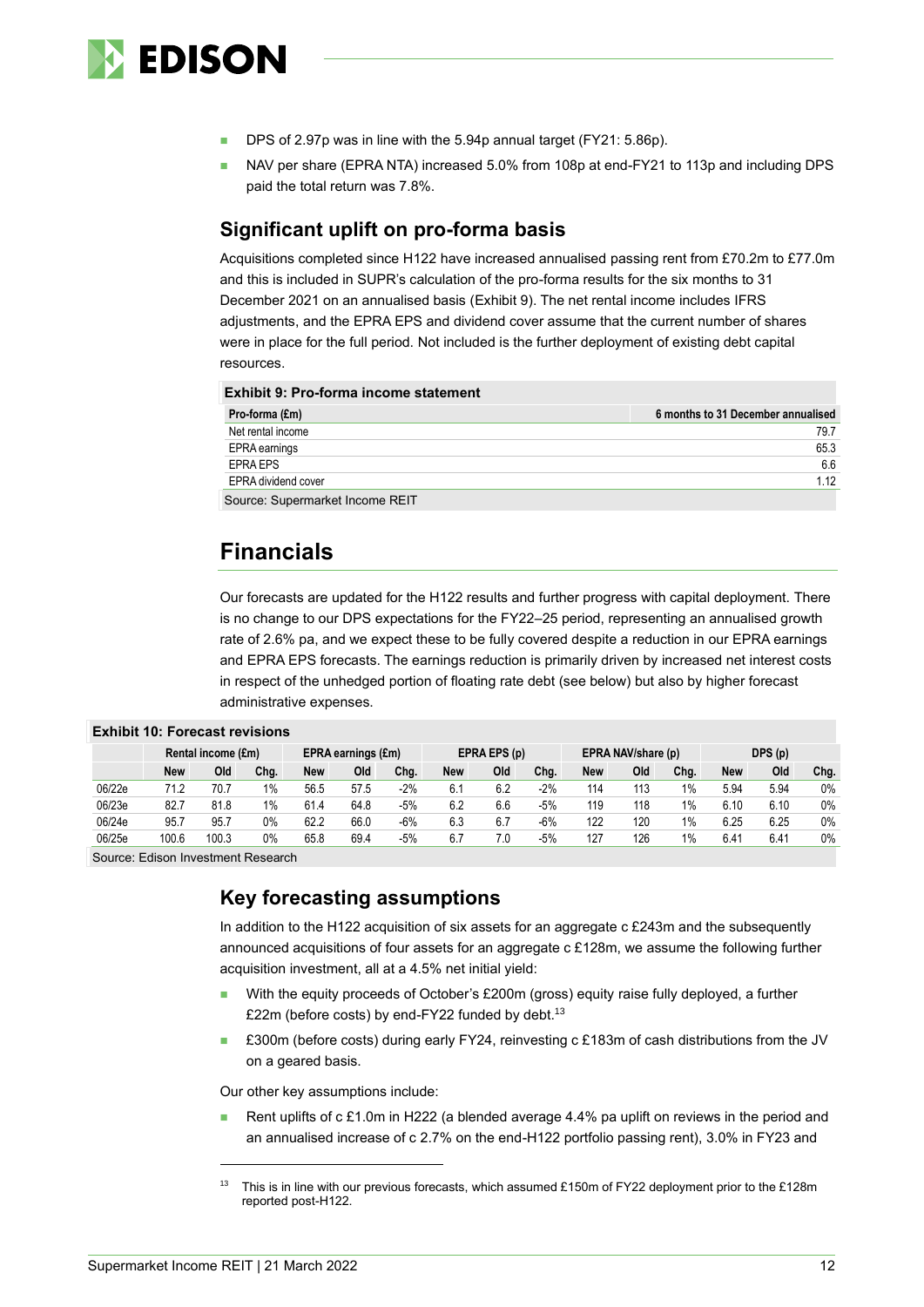

2.5% pa thereafter. This is likely to prove a conservative assumption, but it allows for a smaller uplift from the c 12% of rents that are reviewed on an open-market basis.

- JV recurring (non-cash) earnings until the middle of 2023 and no further valuation uplifts, although this may prove conservative, particularly in respect of ongoing negotiations with respect to the five stores where Sainsbury's has not exercised its purchase option.
- Investment adviser fees in line with the agreed schedule, at marginal rate of 0.65% pa on net assets of more than £1,000m. We expect a further step-up in other administrative expenses to reflect the increased size of the business but then to increase broadly in line with inflation.
- Finance expense follows the increase in borrowing with a pick-up in the average cost of borrowing to c 2.5%.
- ◼ For the wholly owned portfolio, we assume valuation growth in line with rental growth. For clarity, we have not assumed gains from further yield compression, although the prospects for this are favourable.

# **Active debt management in tandem with equity raising**

With recurring earnings distributed in dividends, the strong growth in SUPR's portfolio since IPO has been financed by a blend of new equity and debt, while targeting a medium-term loan to value ratio (LTV) of 30–40%. We expect it to operate towards the top of this range, reflecting the increased scale and diversification of the portfolio and the improving financial position of tenants. It can also anticipate with some confidence the significant cash proceeds from the JV in mid-2023.





Source: Supermarket Income REIT data

SUPR's most recent equity raise closed on 20 October 2021 with 173.9m new shares issued at 115p per share to raise £200m (gross). The issue was very well received by investors with a scaling back of subscriptions despite an increase in the target issue size from up to £100m to up to £200m.

SUPR's debt facilities have increased from c £477m (including an undrawn £100m accordion option with Wells Fargo) at end-FY21 to currently c £793m (including undrawn accordion options of £38.7m with Wells Fargo and £49.8m with Barclays/RBS). Recent financing measures include:

- In August 2021, the DekaBank facility was increased by £20m to c £97m.
- **■** In September 2021, the HSBC facility was increased by £10m to £150m and extended by 12 months.
- In September 2021, £61.3m of the accordion option with Wells Fargo was exercised.
- In January 2022, the Barclays/RBC facility was increased by £136.5m to c £250m with a remaining undrawn accordion option of c £50m.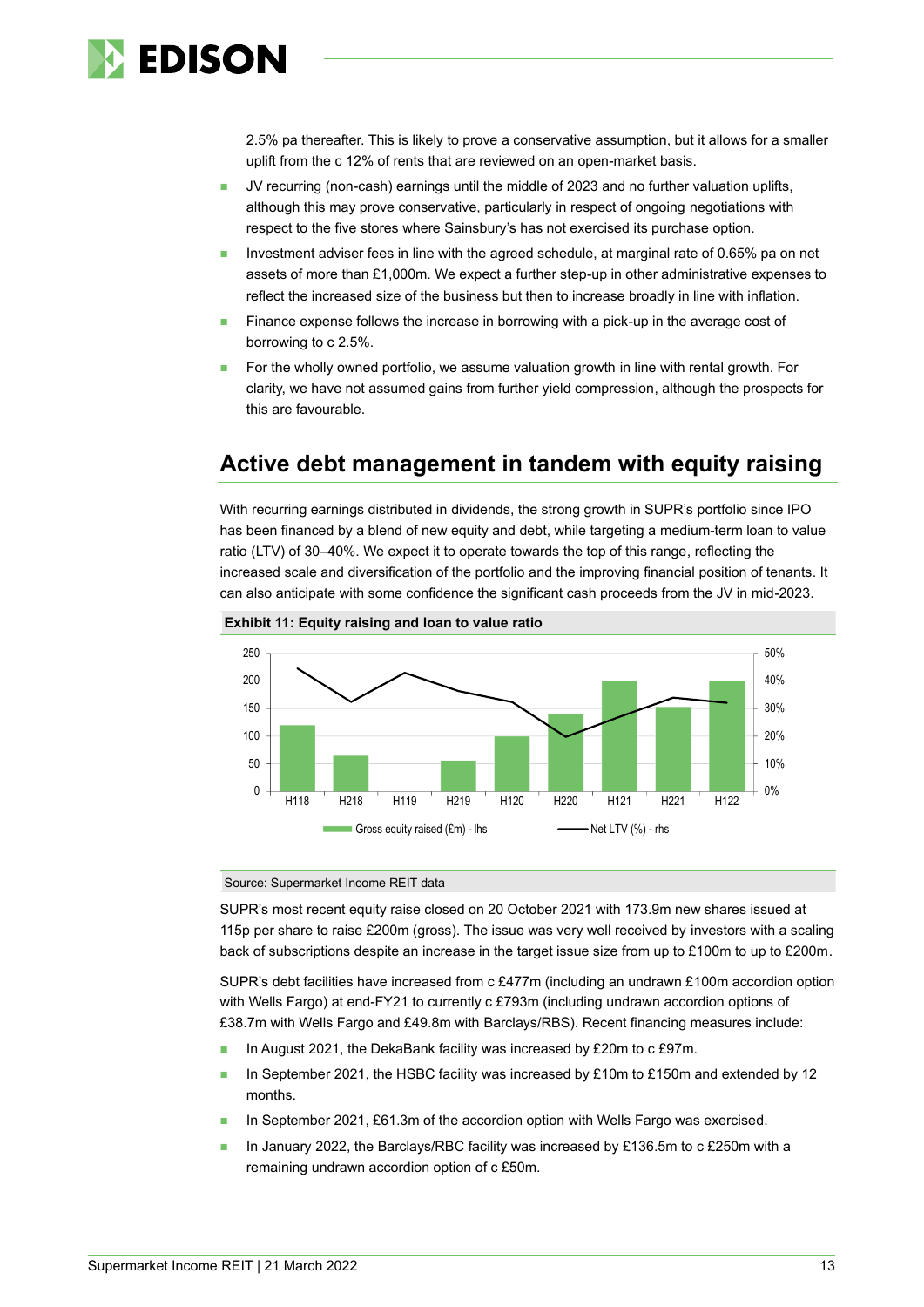

#### **Exhibit 12: Current debt portfolio**

| Lender                         | Facility size inc. accordion options | Running cost* | Expiry date | Term to expiry inc. extension options |
|--------------------------------|--------------------------------------|---------------|-------------|---------------------------------------|
| Bayern LB                      | £7m                                  | 2.17%         | Jul-23      | 2 years                               |
| Bayern LB                      | £52m                                 | 2.75%         | $Jul-23$    | 2 years                               |
| <b>HSBC</b>                    | £150m                                | 1.87%         | Aug-23      | 2 years                               |
| Bayern LB                      | £27m                                 | 2.22%         | Aug-25      | 4 years                               |
| Barclays/RBC                   | £300m                                | 1.69%         | Jan-26      | 4 years                               |
| Wells Fargo                    | £100m                                | 1.59%         | Jul-23      | 5 years                               |
| <b>DekaBank</b>                | £97m                                 | 2.09%         | Aug-24      | 5 years                               |
| Wells Fargo                    | £60m                                 | 2.39%         | Jul-25      | 6 years                               |
| <b>Total credit facilities</b> | £793m                                | 1.91%         |             | 4 years                               |

Source: SUPR. Note: \*Running cost includes credit margin plus SONIA at the 31 December 2021 rate of 0.19% and costs associated with hedging, but excludes amortisation of loan arrangement fees.

> Including amortisation of loan arrangement fees, the weighted average finance cost was c 2.5% at end-H122 compared with the running interest cost of c 1.9%

SUPR operates a hedging strategy designed to mitigate the impact of any significant rise in interest rates that would affect debt costs and targets to fix/hedge at least 60% of annualised debt costs. At end-H122, 44% of drawn debt was fixed/hedged<sup>14</sup> with a further 13% capped at 3.35%. Of the expanded total debt facilities c 30% are currently fixed/hedged and we would expect SUPR to seek to use its increased borrowing flexibility arising from the credit rating to increase this towards its target. One likely possibility for achieving this would be to leverage the new Investment Grade credit rating to access fixed rate, long-term, unsecured bond funding, perhaps refinancing some of the shorter-term current facilities.

Our acquisition assumptions do not fully use the current debt facilities until FY24, at which point we allow for the cash reimbursements from the JV to be redeployed on a geared basis (£184m of cash reimbursement plus £116m of debt). There is scope for SUPR to exceed our near-term acquisition assumption (£22m by end-FY22) by drawing more quickly on available debt resources while remaining within or around its target LTV range. An additional c £50m of acquisitions (in addition to the £22m we assume) would take FY22e LTV to a little over 40%.

# **Valuation**

Based on the company's FY22 target aggregate DPS of 5.94p, the prospective yield is 4.9% (124p). The share price premium to end-FY21 EPRA NTA per share is 7%.

In Exhibit 13 we show a comparison of SUPR with a group of other property companies that focus on income returns derived from long leases. Compared with the group average, SUPR has a similar yield and slightly higher P/NAV ratio. Its predominantly RPI-linked rent growth provides investors with considerable visibility of income with protection against inflation, while the strength of its tenant covenant has been successfully tested and even enhanced during the pandemic and should prove resilient in the inflationary conditions that have followed. As well as supporting the SUPR share rating, this suggests a favourable outlook for further supermarket property yield tightening and NAV growth above our forecasts.

The DekaBank facilities are fixed, the Bayern LB facilities and £30m of the Wells Fargo facilities are fixed with hedges to maturity, and £63.5m of the HSBC facility is capped at 3.35% until expiry.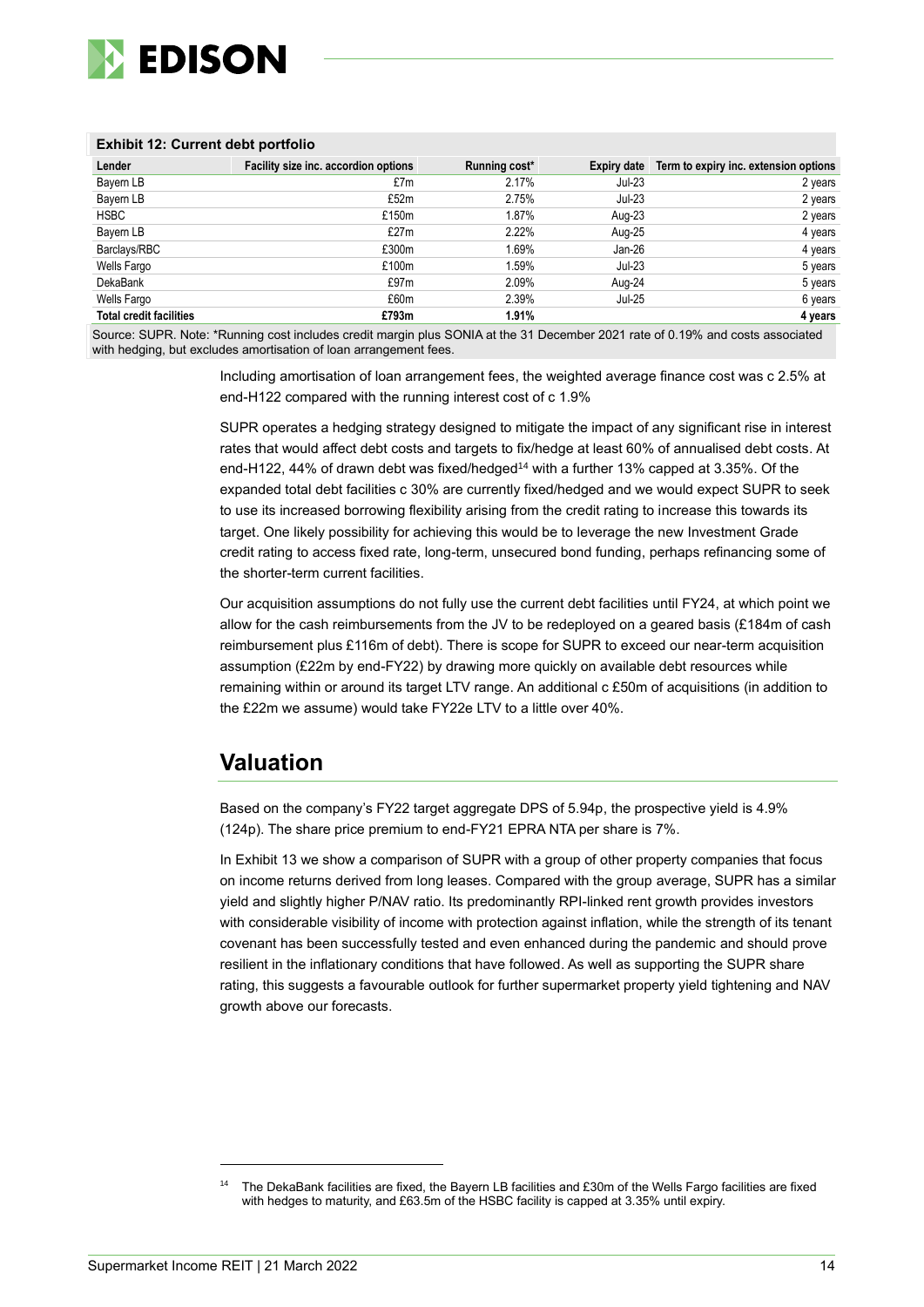

|                                    | Price | Market cap    | <b>P/NAV</b> | <b>Trailing</b> | Share price performance |          |           |               |  |
|------------------------------------|-------|---------------|--------------|-----------------|-------------------------|----------|-----------|---------------|--|
|                                    | (p)   | $(\text{Em})$ | (x)          | yield** (%)     | 1 month                 | 3 months | 12 months | From 12M high |  |
| Assura                             | 67    | 1,965         | 1.14         | 4.4             | 10%                     | $-3%$    | -7%       | -17%          |  |
| Impact Healthcare                  | 114   | 441           | 1.02         | 5.6             | 2%                      | $-3%$    | 1%        | -6%           |  |
| <b>Civitas Social Housing</b>      | 86    | 524           | 0.79         | 6.4             | $0\%$                   | $-10%$   | $-22%$    | $-29%$        |  |
| Lxi REIT                           | 142   | 1,294         | 1.02         | 4.2             | 3%                      | $-1\%$   | 16%       | -8%           |  |
| <b>Primary Health Properties</b>   | 148   | 1.969         | 1.27         | 4.2             | 12%                     | $-1\%$   | $1\%$     | $-13%$        |  |
| Secure Income                      | 432   | 1,400         | 1.10         | 3.5             | 8%                      | 8%       | 27%       | $-3%$         |  |
| <b>Target Healthcare</b>           | 110   | 685           | 0.99         | 6.1             | 3%                      | $-4%$    | $-2%$     | $-12%$        |  |
| <b>Triple Point Social Housing</b> | 91    | 366           | 0.85         | 5.7             | 2%                      | $-3%$    | $-9%$     | $-20%$        |  |
| Tritax Big Box                     | 241   | 4,500         | 1.24         | 2.7             | 6%                      | 1%       | 35%       | -4%           |  |
| Average                            |       |               | 1.05         | 4.8             | 5%                      | $-2%$    | 5%        | $-13%$        |  |
| <b>Supermarket Income</b>          | 121   | 1,193         | 1.07         | 4.9             | 3%                      | $-1%$    | 14%       | $-5%$         |  |
| UK property sector index           | 1,906 |               |              |                 | 4%                      | $-2%$    | 17%       | -6%           |  |
| UK equity market index             | 4,135 |               |              |                 | $-1%$                   | 0%       | 8%        | $-4%$         |  |

#### **Exhibit 13: Valuation and performance summary of long-lease REITS**

Source: company data, Refinitiv. Note: Priced at 18 March 2022. \*Based on last reported EPRA NAV/NTA. \*\*Based on last 12 months DPS declared.

# **Sensitivities**

The visibility to SUPR's contractual income is provided by long leases and inflation-linked rent increases. Additionally, the company plans further accretive acquisition of assets. We see the key sensitivities as relating to the following:

- The failure of any of the tenants could negatively affect contractual incomes if this involved a void period or a need to re-let the space on less advantageous terms. SUPR seeks to mitigate this risk by targeting institutional-grade tenants with multi-billion-pound revenues and strong consumer brands.
- In recent years, supermarket rents linked to inflation have risen faster than open market rents, such that they are in many circumstances above market rent levels. If this were to remain the case, as lease expiry approaches it is likely that property valuations would be negatively affected, reflecting the possibility that rental income would decline at lease expiry unless offset by lease regears or other asset management initiatives. SUPR indicates that its portfolio is not over-rented. Moreover, with SUPR's inflation-linked rent increases capped at c 4%, the current period of high inflation is likely to mitigate this risk by lifting store turnover. Asset management opportunities during the 15-year WAULT, including lease regears, provides additional protection.
- ◼ Inflation-linked rent increases provide good income protection against inflation, provided inflation does not rise too far. SUPR's inflation-linked rents, 85% of the total, are capped at an average level of c 4%. Rental income will lag higher rates of inflation. Were higher rates of inflation to have a negative impact on economic growth, the relative security of the tenant base, and its ability to pass on inflationary supply chain pressures, is in contrast to much of the mainstream commercial property market.
- As noted above, debt facilities currently amount to c £794m with an average term to maturity of around four years. Increasing interest rates negatively affect borrowing costs in respect of the fully floating rate debt, but index-linked rates are currently increasing at a faster rate. A material rise in long-term interest rates, also at historically low levels, could negatively affect valuations across the commercial property sector.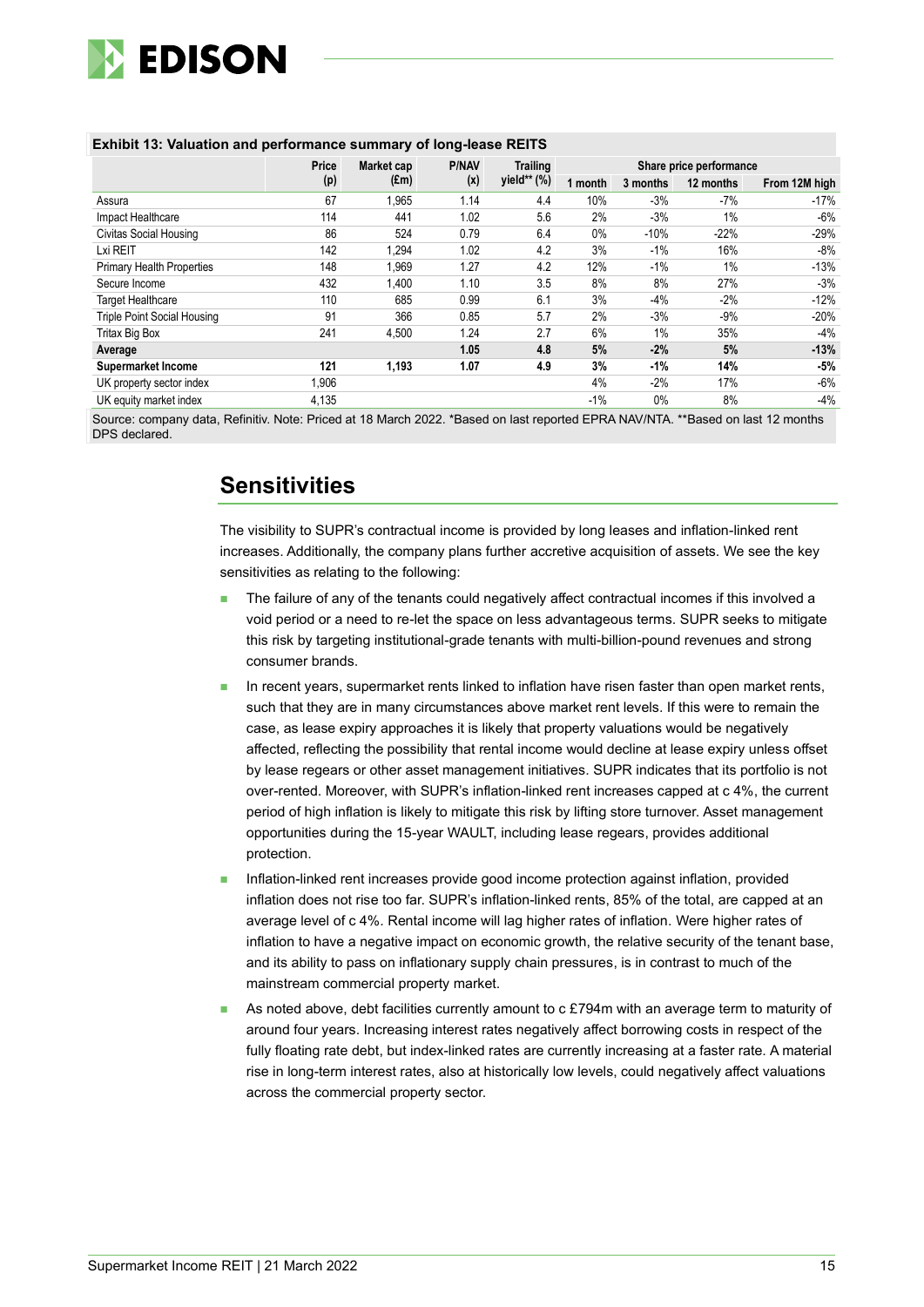

#### **Exhibit 14: Financial summary**

| Year ended 30 June (£m)                                                                  | 2018       | 2019          | 2020          | 2021          | 2022e         | 2023e        | 2024e          | 2025e           |
|------------------------------------------------------------------------------------------|------------|---------------|---------------|---------------|---------------|--------------|----------------|-----------------|
| <b>INCOME STATEMENT</b>                                                                  |            |               |               |               |               |              |                |                 |
| Rent receivable                                                                          | 8.5        | 16.9          | 25.5          | 46.2          | 69.1          | 80.7         | 93.7           | 98.6            |
| Rent smoothing adjustment                                                                | 0.5        | 0.4           | 0.9           | 2.0           | 2.2           | 2.0          | 2.0            | 2.0             |
| Net service charge expense                                                               | 0.0<br>8.9 | 0.0           | 0.0           | (0.2)         | (0.1)<br>71.2 | 0.0<br>82.7  | 0.0            | 0.0             |
| Total rental income                                                                      | (2.1)      | 17.2<br>(3.1) | 26.4<br>(5.2) | 47.9          | (13.9)        | (14.7)       | 95.7<br>(15.2) | 100.6<br>(16.0) |
| Administrative & other expenses<br>Operating profit before investment property change in | 6.8        | 14.1          | 21.2          | (9.3)<br>38.7 | 57.3          | 68.0         | 80.5           | 84.5            |
| fair value                                                                               |            |               |               |               |               |              |                |                 |
| Change in fair value of investment properties                                            | (4.1)      | 0.6           | 13.1          | 36.3          | 22.3          | 45.9         | 24.8           | 47.7            |
| Share of profit of JV                                                                    | 0.0        | 0.0           | 0.5           | 15.5          | 43.1          | 9.2          | 0.0            | 0.0             |
| Negative goodwill                                                                        | 0.0        | 0.0           | 3.0           | 0.0           | $0.0\,$       | 0.0          | 0.0            | $0.0\,$         |
| Operating profit/(loss)                                                                  | 2.8        | 14.8          | 37.7          | 90.5          | 122.7         | 123.1        | 105.3          | 132.3           |
| Net finance expense                                                                      | (1.9)      | (4.2)         | (4.9)         | (8.5)         | (12.9)        | (15.8)       | (18.3)         | (18.8)          |
| Profit/(loss) before tax                                                                 | 0.8        | 10.6          | 32.8          | 82.0          | 109.8         | 107.3        | 87.0           | 113.5           |
| Tax                                                                                      | (0.2)      | (0.0)         | 0.0           | 0.0           | 0.0           | 0.0          | 0.0            | 0.0             |
| Profit/(loss) for the period                                                             | 0.6        | 10.6          | 32.8          | 82.0          | 109.8         | 107.3        | 87.0           | 113.5           |
| Adjust for:                                                                              |            |               |               |               |               |              |                |                 |
| Changes in fair value of investment property                                             | 4.1        | (0.6)         | (13.1)        | (36.3)        | (22.3)        | (45.9)       | (24.8)         | (47.7)          |
| Share of changes in fair value of JV investment property                                 |            |               |               | (5.6)         | (31.0)        | 0.0          | 0.0            | 0.0             |
| Negative goodwill                                                                        | 0.0        | 0.0           | (3.0)         | (3.3)         | 0.0           | 0.0          | 0.0            | $0.0\,$         |
| EPRA earnings                                                                            | 4.7        | 9.9           | 16.8          | 36.8          | 56.5          | 61.4         | 62.2           | 65.8            |
| EPRA cost ratio inc. direct vacancy costs                                                | 23.5%      | 17.9%         | 19.2%         | 16.8%         | 16.3%         | 15.8%        | 15.9%          | 15.9%           |
| Closing number of shares (m)                                                             | 184.4      | 239.8         | 473.6         | 810.7         | 985.5         | 985.5        | 985.5          | 985.5           |
| Average number of shares in issue (m)                                                    | 124.2      | 198.1         | 334.2         | 652.8         | 931.4         | 985.5        | 985.5          | 985.5           |
| IFRS EPS (p)                                                                             | 0.5        | 5.3           | 9.8           | 12.6          | 11.8          | 10.9         | 8.8            | 11.5            |
| EPRAEPS (p)                                                                              | 3.8        | 5.0           | 5.0           | 5.6           | 6.1           | 6.2          | 6.3            | 6.7             |
| DPS declared (p)                                                                         | 5.50       | 5.63          | 5.80          | 5.86          | 5.94          | 6.10         | 6.25           | 6.41            |
| EPRA earnings/dividends paid                                                             | 103%       | 92%           | 84%           | 104%          | 108%          | 103%         | 102%           | 105%            |
| EPRA NTA total return                                                                    |            | 6.6%          | 10.7%         | 12.1%         | 11.7%         | 9.6%         | 7.5%           | 9.5%            |
| <b>BALANCE SHEET</b>                                                                     |            |               |               |               |               |              |                |                 |
| Investment property                                                                      | 264.9      | 368.2         | 539.4         | 1,148.4       | 1,584.7       | 1,632.6      | 1,977.4        | 2,027.2         |
| Associate                                                                                | 0.0        | 0.0           | 56.1          | 130.3         | 173.5         | (0.0)        | (0.0)          | (0.0)           |
| Other non-current assets                                                                 | 0.0        | 0.0           | 56.1          | 131.3         | 177.9         | 3.8          | 3.1            | $3.0\,$         |
| Total non-current assets                                                                 | 264.9      | 368.2         | 595.5         | 1,279.7       | 1,762.6       | 1,636.4      | 1,980.6        | 2,030.2         |
| Trade & other receivables                                                                | 1.0        | 3.5           | 1.7           | 3.1           | 3.9           | 4.2          | 5.0            | 5.1             |
| Cash & equivalents                                                                       | 2.2        | 9.9           | 20.4          | 19.6          | 15.5          | 190.9        | 0.1            | 2.4             |
| Other current assets                                                                     | 0.0<br>3.3 | 0.0<br>13.4   | (0.0)<br>22.1 | 0.2<br>23.0   | 0.1<br>19.5   | 0.1<br>195.1 | 0.1<br>5.2     | 0.1<br>7.6      |
| Total current assets<br>Deferred rental income                                           | (1.7)      | (3.5)         | (5.2)         | (12.1)        | (15.0)        | (15.0)       | (15.0)         | (15.0)          |
| Current tax liabilities                                                                  | (0.2)      | (0.2)         | 0.0           | 0.0           | 0.0           | 0.0          | 0.0            | 0.0             |
| Trade &other payables                                                                    | (1.5)      | (2.6)         | (6.4)         | (8.4)         | (11.6)        | (12.5)       | (15.0)         | (15.2)          |
| Total current liabilities                                                                | (3.4)      | (6.4)         | (11.6)        | (20.4)        | (26.6)        | (27.5)       | (30.0)         | (30.2)          |
| <b>Bank borrowings</b>                                                                   | (88.1)     | (143.7)       | (126.8)       | (409.7)       | (628.5)       | (629.5)      | (755.5)        | (756.5)         |
| Interest rate derivatives                                                                | 0.0        | (1.1)         | (2.0)         | (1.2)         | 0.0           | 0.0          | 0.0            | 0.0             |
| Total non-current liabilities                                                            | (88.1)     | (144.8)       | (128.8)       | (410.9)       | (628.5)       | (629.5)      | (755.5)        | (756.5)         |
| Net assets                                                                               | 176.7      | 230.5         | 477.2         | 871.3         | 1,126.9       | 1,174.5      | 1,200.2        | 1,251.0         |
| IFRS NAV per share (p)                                                                   | 96         | 96            | 101           | 107           | 114           | 119          | 122            | 127             |
| EPRA NTA per share (p)                                                                   | 96         | 97            | 101           | 108           | 114           | 119          | 122            | 127             |
| <b>CASH FLOW</b>                                                                         |            |               |               |               |               |              |                |                 |
| Net cash from operations                                                                 | 8.1        | 13.9          | 26.9          | 42.8          | 58.0          | 66.6         | 80.1           | 82.7            |
| Acquisition & investment in investment property                                          | (268.7)    | (91.1)        | (157.3)       | (570.0)       | (409.5)       | 0.0          | (318.0)        | 0.0             |
| Investment in associate                                                                  | 0.0        | 0.0           | (52.6)        | (58.7)        | 0.0           | 182.7        | 0.0            | 0.0             |
| Other investing activity                                                                 | 0.0        | 0.0           | 0.0           | (0.9)         | (2.8)         | 0.0          | 0.0            | 0.0             |
| Net cash from investing activity                                                         | (268.7)    | (91.1)        | (209.9)       | (629.5)       | (412.3)       | 182.7        | (318.0)        | 0.0             |
| Share issuance (net of costs)                                                            | 180.9      | 43.9          | 234.8         | 345.6         | 195.6         | 0.0          | 0.0            | 0.0             |
| Debt drawn/(repaid)                                                                      | 88.8       | 56.1          | (16.2)        | 284.7         | 218.4         | 0.0          | 125.0          | 0.0             |
| Interest paid and other financing costs                                                  | (2.3)      | (4.3)         | (5.6)         | (9.3)         | (11.7)        | (14.2)       | (16.6)         | (17.6)          |
| Dividends paid                                                                           | (4.6)      | (10.9)        | (19.6)        | (34.9)        | (52.1)        | (59.7)       | (61.2)         | (62.8)          |
| Net cash from financing activity                                                         | 262.8      | 84.8          | 193.4         | 586.0         | 350.2         | (73.9)       | 47.2           | (80.4)          |
| Change in cash                                                                           | 2.2        | 7.7           | 10.5          | (0.8)         | (4.1)         | 175.4        | (190.7)        | 2.3             |
| Opening cash                                                                             | $0.0\,$    | 2.2           | 9.9           | 20.4          | 19.6          | 15.5         | 190.9          | 0.1             |
| Closing cash                                                                             | 2.2        | 9.9           | 20.4          | 19.6          | 15.5          | 190.9        | 0.1            | 2.4             |
| Debt as per balance sheet                                                                | (88.1)     | (143.7)       | (126.8)       | (409.7)       | (628.5)       | (629.5)      | (755.5)        | (756.5)         |
| Net debt                                                                                 | (85.9)     | (133.8)       | (106.4)       | (390.1)       | (613.0)       | (438.7)      | (755.4)        | (754.1)         |
| LTV                                                                                      | 32.4%      | 36.3%         | 19.7%         | 34.0%         | 38.7%         | 26.9%        | 38.2%          | 37.2%           |

Source: Supermarket Income REIT historical data, Edison Investment Research forecasts.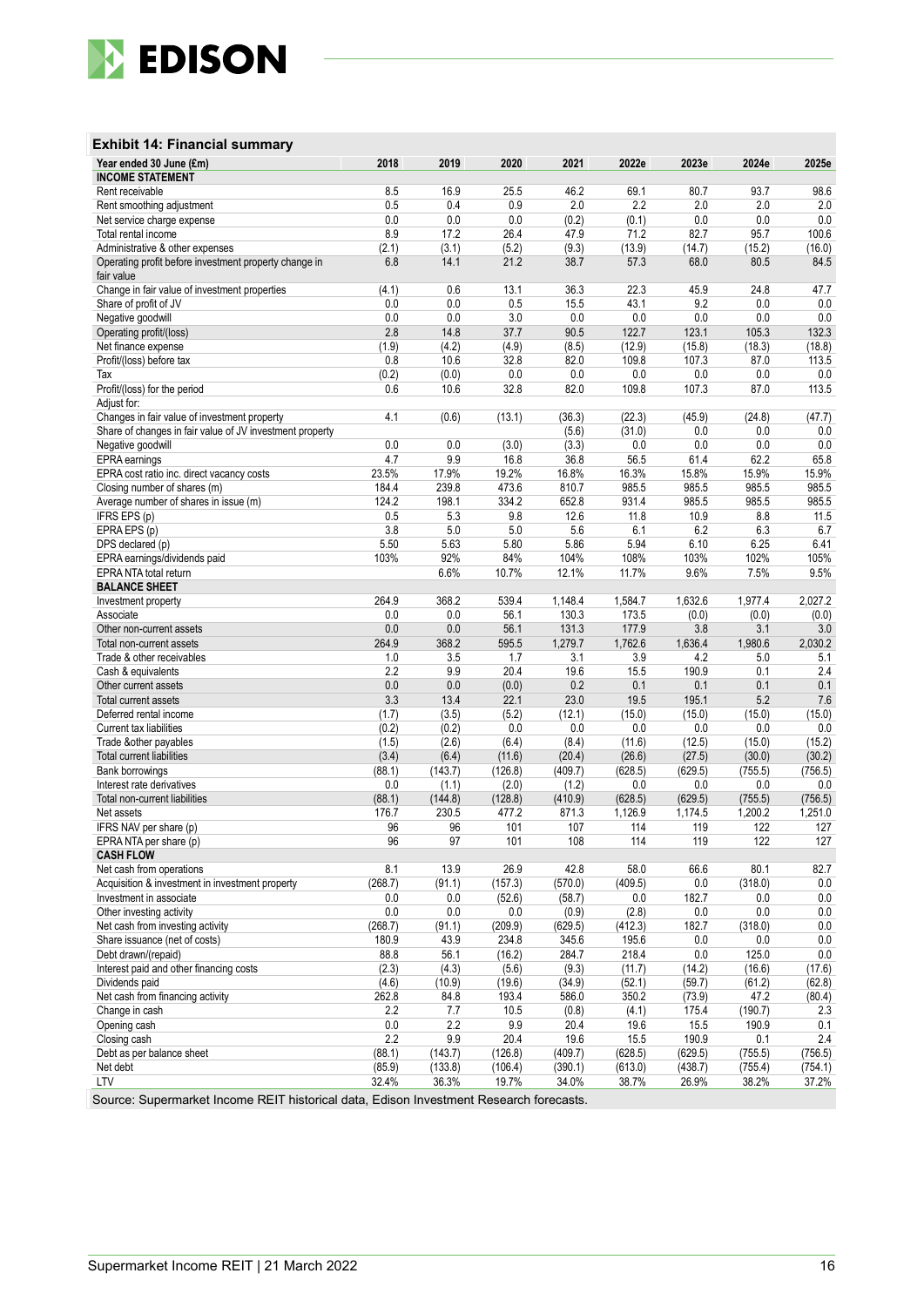

4th floor, 36 Queen Street London EC4R 1BN UK +44 20 3790 8087 [www.supermarketincomereit.com](http://www.supermarketincomereit.com/)



#### **Leadership team**

#### **Non-executive chairman, Supermarket Income REIT: Nick Hewson Principal, Atrato Capital: Ben Green**

Nick Hewson was co-founder, CEO and chairman of Grantchester Holdings, where he worked from 1990 until 2012. Nick serves as a non-executive director and chair of the audit committee at Redrow, a FTSE 250 company and one of the UK's leading housebuilders. Prior to this, Nick was chair of the executive committee of Pradera AM, a European retail property fund management business. Nick was also a founding partner of City Centre Partners.

Steve co-founded Atrato in December 2016 and is responsible for leading the development and execution of the firm's long-term strategy. He is a member of the Atrato Group Investment Committee and the Leadership Team. Steve spent 16 years at Goldman Sachs, specialising in finance and risk management, becoming a partner in 2008, heading its European, Middle East and African debt capital markets and risk management businesses from 2010 until 2016. Steve has helped and advised a number of FTSE 100 companies on how to finance their business and manage risk.

Ben co-founded the Atrato Group in December 2016 and is responsible for leading the development and execution of the firm's long-term strategy. Ben is a member of the Atrato Group Investment Committee and the Leadership Team. Ben has over 20 years' experience structuring and executing real estate transactions and has completed c £4bn of supermarket sale and leaseback transactions over the course of his career. Ben qualified as a lawyer in 1997 and began his career at Wilde Sapte and Linklaters LLP. He left law in 2000 and has since spent his banking career at Barclays, Lloyds and Goldman Sachs where he was managing director, European head of structured finance.

#### **Principal, Atrato Capital: Steve Windsor Managing director, fund management, Atrato Capital: Robert Abrahams**

Rob joined the Atrato Group in May 2019 and is responsible for origination and financing for the supermarket's investment fund for the group. Prior to joining Atrato he spent eight years at Lloyds Bank, most recently in the loan markets business working with borrowers and lenders across the corporate, funds and real estate sectors. His experience includes syndication of significant eventdriven debt facilities to support M&A activity involving FTSE 100 companies.

| <b>Principal shareholders</b>          | (%)  |
|----------------------------------------|------|
| Quilter Cheviot Investment Management  | 6.19 |
| <b>Close Brothers Asset Management</b> | 5.66 |
| Waverton Investment Management         | 4.66 |
| Cazenove Capital Management            | 4.50 |
| BMO Global Asset Management (UK)       | 4.34 |
| abrdn                                  | 3.75 |
| Smith & Williamson Wealth Management   | 3.64 |
| Tilney                                 | 3.42 |
| Hargreaves Lansdown, stockbrokers (EO) | 3.30 |
| West Yorkshire PF                      | 3.07 |
|                                        |      |